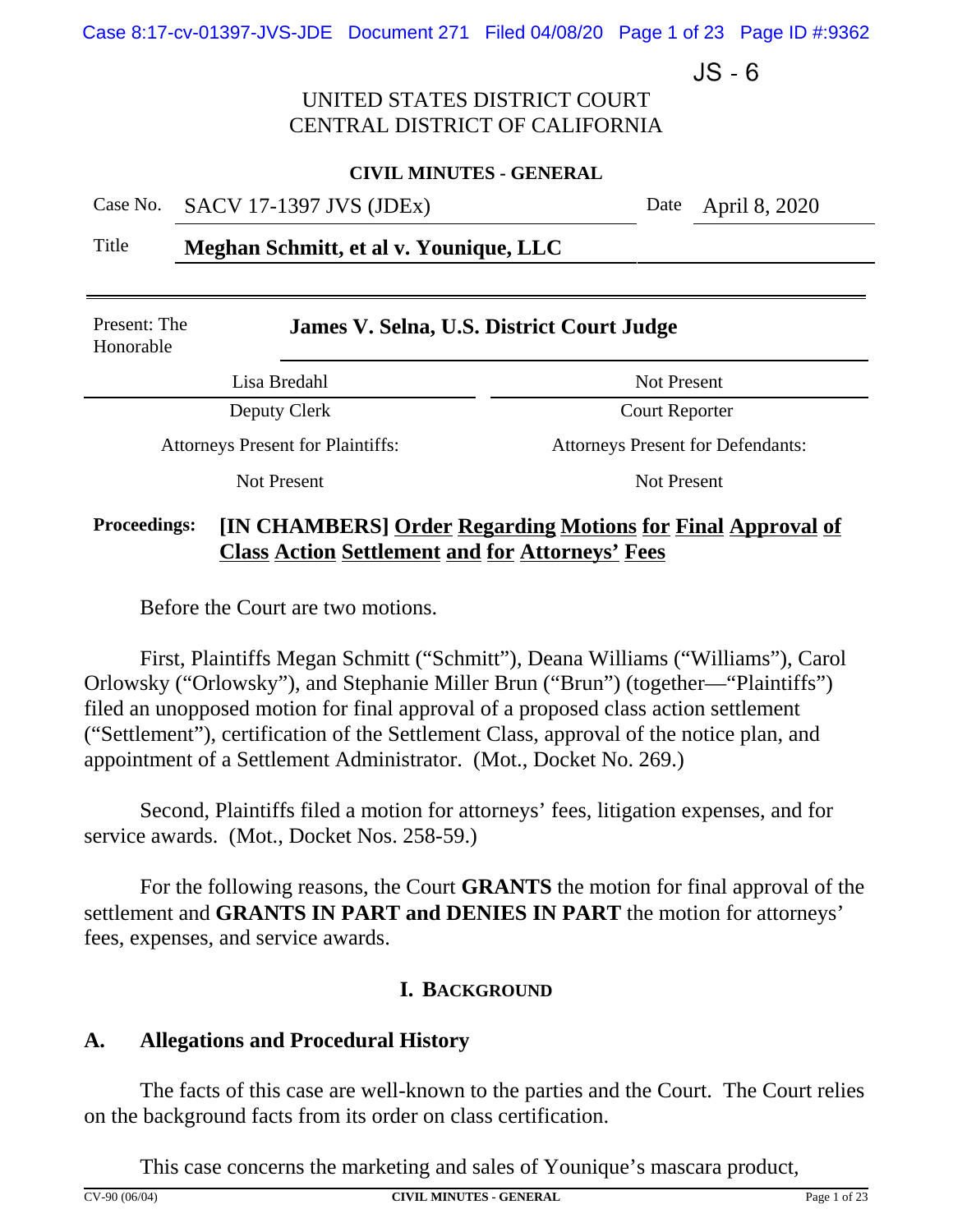Case 8:17-cv-01397-JVS-JDE Document 271 Filed 04/08/20 Page 2 of 23 Page ID #:9363

 $JS - 6$ 

# UNITED STATES DISTRICT COURT CENTRAL DISTRICT OF CALIFORNIA

#### **CIVIL MINUTES - GENERAL**

Case No. SACV 17-1397 JVS (JDEx) Date April 8, 2020

### Title **Meghan Schmitt, et al v. Younique, LLC**

Moodstruck 3D Fiber Lashes (the "Lash Enhancer") from October 2012 until July 2015. (SAC, Docket No. 58 ¶ 1.) The Lash Enhancer consists of two components, a "Transplanting Gel" and "Natural Fibers." (Id.  $\parallel$  3.) Younique represented that the Natural Fiber component was "natural" and consisted of "100% Natural Green Tea Fibers" on the Lash Enhancer's label. (Id. ¶ 8.) However, Plaintiffs allege that the Natural Fiber component did not actually contain any green tea leaves and instead was composed of ground-up nylon. (Id.) Plaintiffs allege that a reasonable person would not consider nylon "natural." ( $\underline{Id}$ .  $\P$ 7.)

Younique's products are not sold in retail stores. (Opp'n, Docket No. 105-1 at 1.) The Lash Enhancer was sold by individual independent contractors ("Presenters") who marketed the Lash Enhancer via online platforms including "virtual" parties. (Id. at  $1-2$ .) Customers can purchase products from Younique's website or from a Presenter's individual webpage, which is also connected to Younique's website. (Docket No. 111-4, Ex. 25, 235:24-236:7; Docket No. 111-5, Ex. 26, 90:7-91:12; Docket No. 111-6, Ex. 27, 42:17-44:8, 102:4-104:2, 107:8-108:5)

The Lash Enhancer contained tubes that were packaged inside a hard, black case (akin to an eyeglass case). (Henry Decl., Docket No. 111-1, Images 3, 15.) The case was shrink-wrapped in plastic. (Id., Image 4.) The ingredients were listed on a label stuck to the shrink-wrap on the back of the case.  $(\underline{Id.}, \text{Image 5.})$  The two labels used featured one of the following representations:

> TRANSPLANTING GEL & NATURAL FIBERS Natural Fibers Net Wt. .02 oz/ .5g ... NATURAL FIBERS INGREDIENTS: 100% Natural Fibers taken from the Campanulaceae of Green Tea

(Henry Decl., Docket No. 111-1, Image 6.) or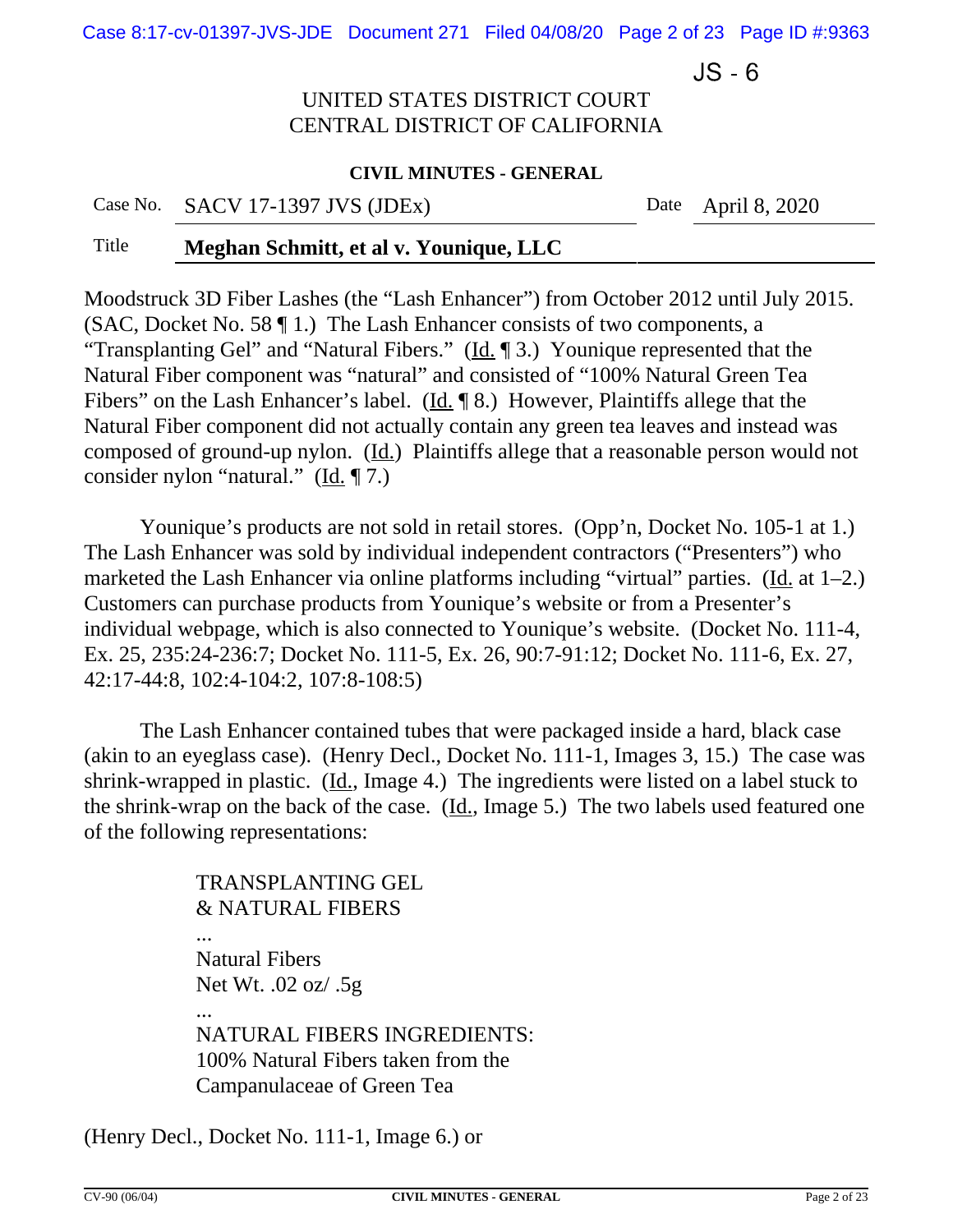Case 8:17-cv-01397-JVS-JDE Document 271 Filed 04/08/20 Page 3 of 23 Page ID #:9364

 $JS - 6$ 

## UNITED STATES DISTRICT COURT CENTRAL DISTRICT OF CALIFORNIA

#### **CIVIL MINUTES - GENERAL**

Case No. SACV 17-1397 JVS (JDEx) Date April 8, 2020

## Title **Meghan Schmitt, et al v. Younique, LLC**

TRANSPLANTING GEL & NATURAL FIBERS

... Natural Fibers Net Wt. .02 oz/ .5g

... NATURAL FIBERS INGREDIENTS: 100% Natural Green Tea Fibers

(Id., Image 4.) Younique promotes itself as a company specializing in natural cosmetics. (Ranallo Depo., Docket No. 105-8, 67:13-24; August 2013 website capture, Docket No. 77-6, Ex. 2; August 2014 website capture, Docket No. 77-7, Ex. 3; Younique website capture, Docket No. 106-4, Ex. 16 "Nature. Love. Science.")

Plaintiffs filed a purported class action against Younique alleging eleven causes of action, including violations of the Magnuson-Moss Warranty Act ("MMWA"), 15 U.S.C. § 2301, et seq., the California Unfair Competition Law ("UCL"), California Bus.& Prof. Code § 17200, et seq., the California Consumers Legal Remedies Act ("CLRA"), Cal. Civ. Code § 1750, et seq., the Florida Unfair and Deceptive Trade Practices Act ("FUDTPA"), Fla. Stat. § 501.201, et seq., the Ohio Consumer Sales Practices Act, Ohio Rev. Code § 1345.01, the Ohio Deceptive Trade Practices Act ("ODTPA"), Ohio Rev. Code § 4165.01, et seq., and the Tennessee Consumer Protection Act ("TCPA"), Tenn. Code Ann. § 47-18-101, et seq.; breaches of an express warranty under California, Ohio, and Tennessee laws and breaches of the implied warranties of merchantability under California, Ohio, and Tennessee laws. (See generally SAC, Docket No. 58.)

In its ruling on the class certification motion, the Court denied Plaintiffs' motion to certify the Tennessee class, but granted the motion to certify the California, Florida, and Ohio classes. (Order, Docket No. 149 at 18.) The Court determined that on the evidence before it, there was "a methodologically plausible theory of classwide recovery." (Id. at 17.)

On December 12, 2018, Plaintiffs served Dr. May's Rule 26 report revealing his opinions for three classwide damages models. (Henry Decl., Docket No. 209-2 ¶ 11.) For his models, Dr. May obtained sales data from Information Resources, Incorporated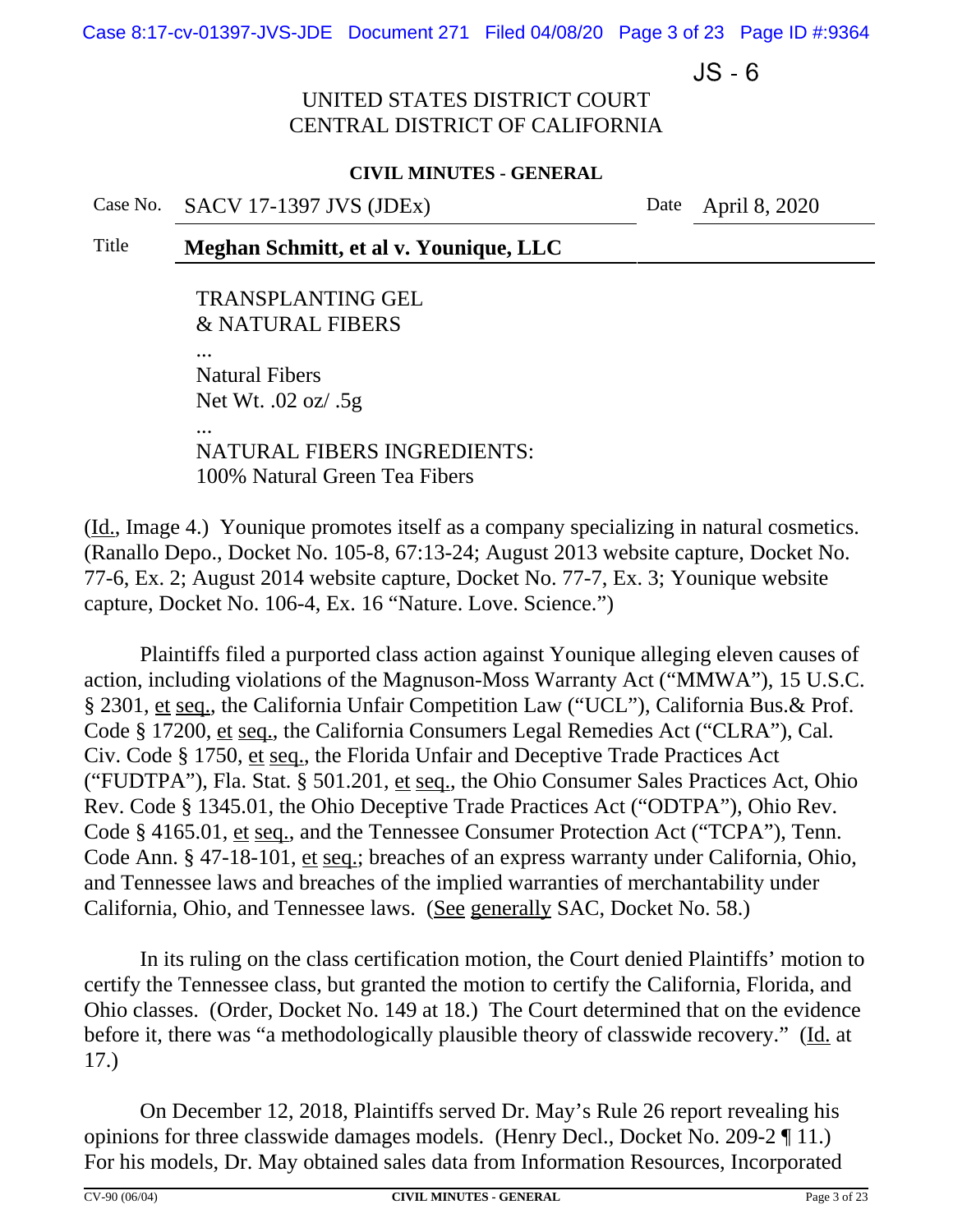Case 8:17-cv-01397-JVS-JDE Document 271 Filed 04/08/20 Page 4 of 23 Page ID #:9365

 $JS - 6$ 

# UNITED STATES DISTRICT COURT CENTRAL DISTRICT OF CALIFORNIA

#### **CIVIL MINUTES - GENERAL**

Case No. SACV 17-1397 JVS (JDEx) Date April 8, 2020

# Title **Meghan Schmitt, et al v. Younique, LLC**

("IRI") and coded the data for 1,126 products sold in California, 1,084 products sold in Florida, and 1,011 products sold in Ohio. (Report, Dkt. No. 214-6, Ex. H., Ex.3.) Dr. May also calculated R Square<sup>1</sup> numbers for California (.059), Florida (.067), and Ohio  $(.079)$ .  $(\underline{Id.})$ 

Plaintiffs sought a Preliminary Approval Order: (1) conditionally certifying the class under Fed. R. Civ. P. 23(b)(3) for settlement purposes; (2) preliminarily approving the Settlement as fair, reasonable, and adequate; (3) approving the Notice and Election of the Opt-Out Form to be disseminated to the Class Members in the form and manner proposed by the Parties as set forth in the Settlement Agreement and Exhibits C, D, and E, (4) appointing Heffler Claims Group as the Settlement Administrator, and (5) appointing Class Counsel as counsel to the Settlement Class. (Docket No. 251-1, § II. Q.) The Court granted the motion on September 16, 2019. (Order, Docket No. 255.)

## **B. Summary of the Settlement**

# **1. The Proposed Settlement Class**

Pursuant to the Settlement Agreement, the proposed settlement class consists of:

all persons who (1) during the Class Period, resided in one of the following states: California, Ohio, Florida, Michigan, Minnesota, Missouri, New Jersey, Pennsylvania, Tennessee, Texas, and Washington; and (2) purchased one or more Products for

<sup>&</sup>lt;sup>1</sup> According to Dr. May, "R square refers to what's called the goodness of fit of the regression equation as a whole in terms of – one way to think about it in two dimensional space is how tight are the dots, the observations on the line that you're fitting to them. If they're very close, then you have a very good fit for their regression as a whole. If they're scattered far from the line, then it's – the fit for the line as a whole is not as good." (May Depo., Dkt. No. 214-5, 92:18-93:6.) Dr. May explained that an R square of .059920703 (the R square associated with the California regression model) indicates that "if you're looking at the explaining or predicting the price with the equation as a whole, you're explaining about six percent of the variation in price, 5.99 percent. . . . A perfect fit would be 1.0. So that would be a hundred. So, the R square is basically looking at the fit of the model as a whole, but it's not necessarily what we're interested in here. We're interested in certain coefficients, specifically Z one. . . . The short answer is it's not a great fit for the regression as a whole, but what we care more about is the fit on the Z one coefficient." (Id., 93:8-94:9.)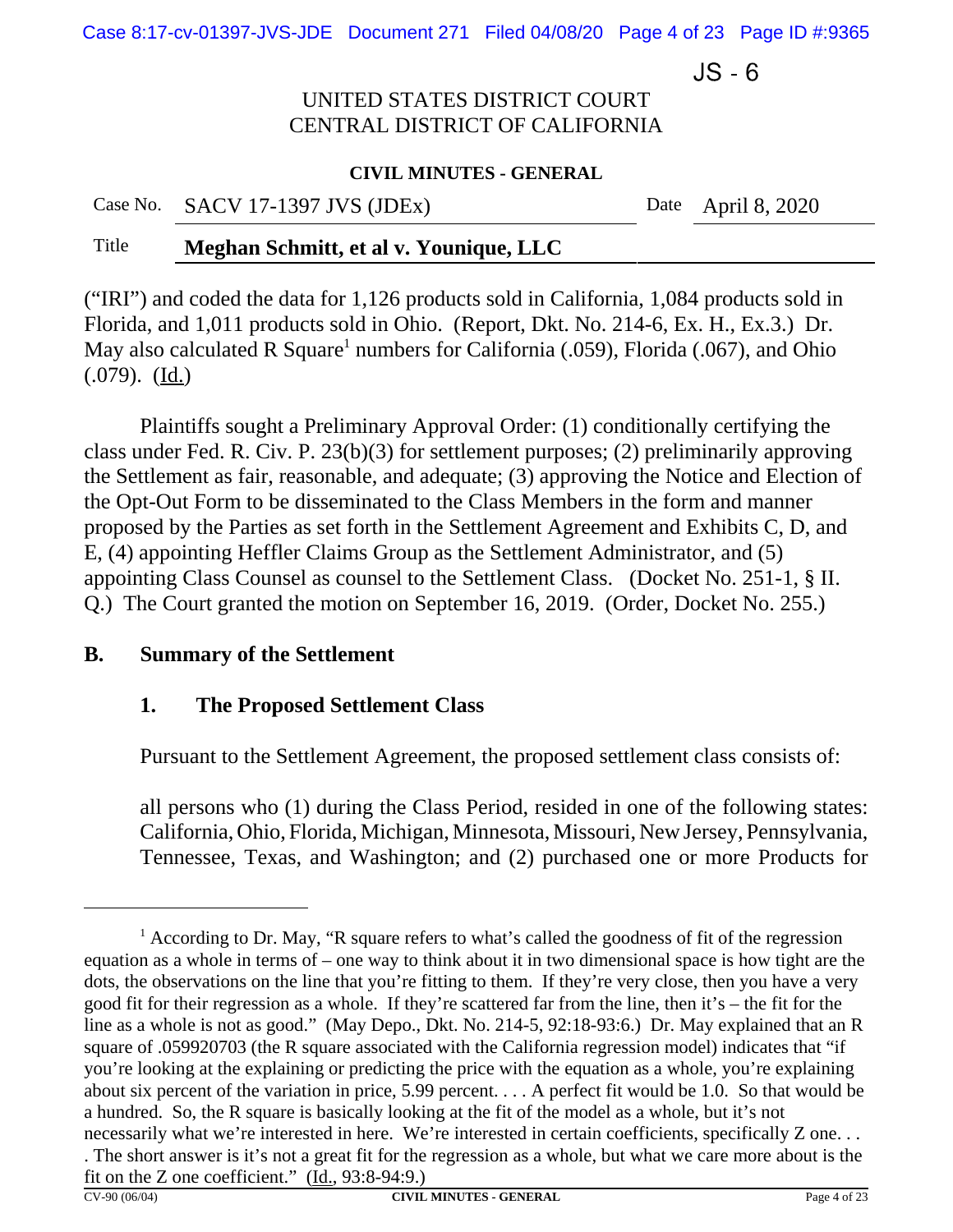Case 8:17-cv-01397-JVS-JDE Document 271 Filed 04/08/20 Page 5 of 23 Page ID #:9366

 $JS - 6$ 

# UNITED STATES DISTRICT COURT CENTRAL DISTRICT OF CALIFORNIA

#### **CIVIL MINUTES - GENERAL**

Case No. SACV 17-1397 JVS (JDEx) Date April 8, 2020

### Title **Meghan Schmitt, et al v. Younique, LLC**

personal, family or household use and not for resale. Presenters will not be excluded from the Class but only their purchases for personal, family or household use and not for resale will be subject to this Agreement as set forth in Section V. Excluded from the Settlement Class are: (a) Younique's board members or executive-level officers, including its attorneys; (b) governmental entities; (c) the Court, the Court's immediate family, and the Court's staff; and (d) any person that timely and properly excludes himself or herself from the Settlement Class in accordance with Section VIII(B) of this Agreement or as approved by the Court.

(Settlement Agreement, Docket No. 251-1, Gonnelli Decl., Ex. 1, § II. Z.) The "Class Period" runs from October 1, 2012 to July 31, 2015. (Id. § II. I.)

# **2. Settlement Amount and Injunctive Relief**

The proposed settlement provides for the creation of a Settlement Fund in the amount of \$3,250,000.00. (Id. § IV. A.)

The Settlement Fund shall be applied to pay in the following order: (i) any necessary taxes and tax expenses; (ii) all costs and expenses associated with Class Notice, including all fees and expenses of the Settlement Administrator; (iii) all costs and expenses associated with the administration of the Settlement, including all fees and expenses of the Settlement Administrator; (iv) any Attorneys' Fees award made by the Court to Class Counsel; (v) any award of Expenses made by the Court to Class Counsel; (vi) any Service Awards made by the Court to Plaintiffs; (vii) cash payments distributed to Settlement Class members who have submitted timely, valid, and approved claims pursuant to the claims process; and (viii) the Residual Funds, if any. (Id. § IV. A. 1.)

Within ten bank days after the Preliminary Approval Order is entered, Younique shall transfer \$200,000.00 into the Settlement Fund which shall be used to pay costs and expenses of the Settlement Administrator, including to effectuate Class Notice pursuant to the Notice Plan. (Id. § IV. A. 2.)

In addition, Younique agrees that, for three years, if it elects to describe an ingredient in its current or future fiber lash products as "natural," it will have the product tested by a reputable U.S.-based laboratory every six months to confirm the ingredients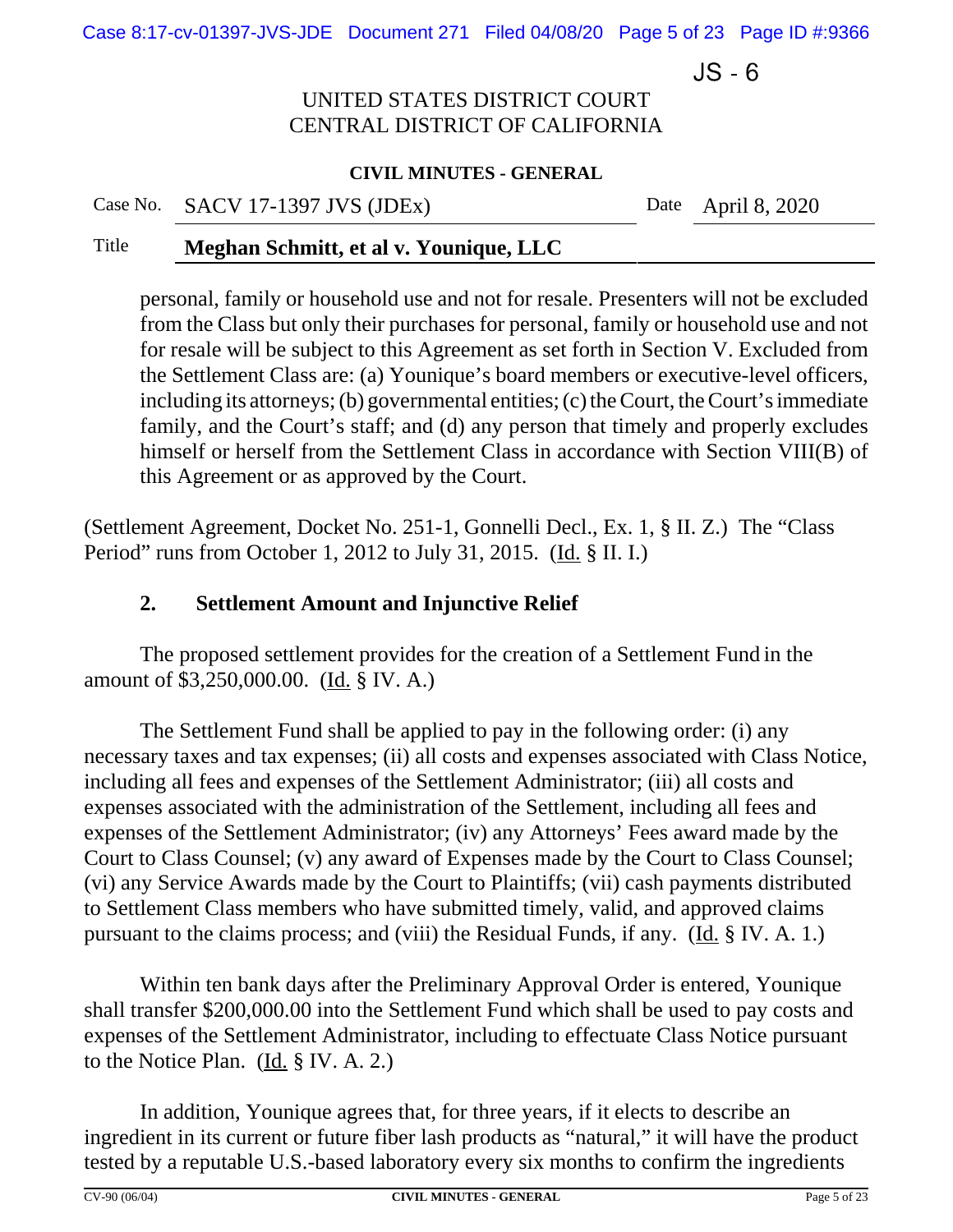Case 8:17-cv-01397-JVS-JDE Document 271 Filed 04/08/20 Page 6 of 23 Page ID #:9367

 $JS - 6$ 

# UNITED STATES DISTRICT COURT CENTRAL DISTRICT OF CALIFORNIA

#### **CIVIL MINUTES - GENERAL**

Case No. SACV 17-1397 JVS (JDEx) Date April 8, 2020

## Title **Meghan Schmitt, et al v. Younique, LLC**

identified as "natural" are as described. (Id. § IV.B.1.)

# **3. Attorneys' Fees and Costs**

Class Counsel's attorneys' fees shall not exceed an amount equal to 33.33% of the Settlement Fund of \$3,250,000.00. (Id. § X. A.) This amount shall be paid from the Settlement Fund and shall be the sole aggregate compensation paid by Younique to Class Counsel for representing Plaintiffs and the Settlement Class, for prosecuting the Action, the *Bowers* Action and any Related Action and relating to this Agreement. (Id.)

# **4. Administrative Expenses and Service Awards**

The Settlement Agreement indicates that the Settlement Administrative Costs shall not exceed \$175,000. (Id. § X. B.)

In addition, Class Counsel will make an application for Service Awards to the Megan Schmitt, Stephanie Miller-Brun and Deana Williams that will not exceed \$45,000 (\$15,000 each). (Id. § X. C.) Class Counsel also intends to make an application for a Service Award to Kristen Bowers, Brenna Kelly-Starkebaum, and Aschley Willey. (Id.) The Service Awards, if granted, shall be paid from the Settlement Fund and shall be the only Service Awards paid by Younique. (Id.)

# **5. Calculation of Settlement Payments**

 The relief to be provided to each member of the Settlement Class who submits a timely and valid Claim Form pursuant to the terms and conditions of this Agreement shall be a payment in the form of a cash refund. (Id. § V. J.) Payment will be based on the number of Products purchased by the member of the Settlement Class and the total amount of valid claims submitted. (Id.) Cash refunds will be paid by the Settlement Administrator via check, pursuant to Section V(K). (Id.) The Settlement Administrator shall determine each authorized Settlement Class member's pro rata share based upon each Settlement Class member's Claim Form and the total number of valid claims. (Id.) Accordingly, the actual amount recovered by each Settlement Class member who submits a timely and valid claim will not be determined until after the Claim Period has ended and the number of Products purchased by the member of the Settlement Class and the total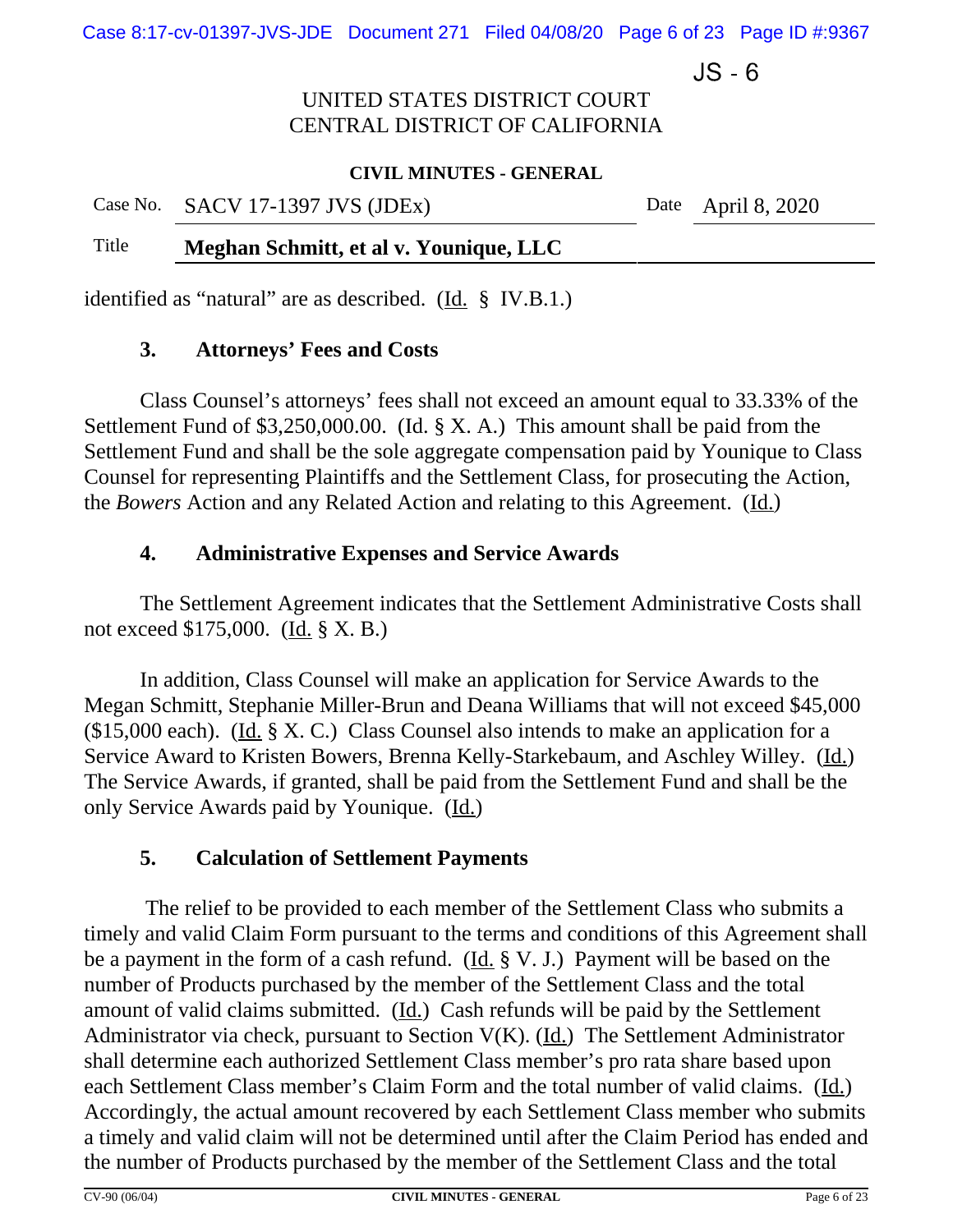Case 8:17-cv-01397-JVS-JDE Document 271 Filed 04/08/20 Page 7 of 23 Page ID #:9368

 $JS - 6$ 

# UNITED STATES DISTRICT COURT CENTRAL DISTRICT OF CALIFORNIA

#### **CIVIL MINUTES - GENERAL**

|       | Case No. $SACV$ 17-1397 JVS (JDEx)     | Date April 8, 2020 |
|-------|----------------------------------------|--------------------|
| Title | Meghan Schmitt, et al v. Younique, LLC |                    |

amount of valid claims submitted is determined.(Id.)

The Settlement Administrator shall begin paying timely, valid, and approved claims via first-class mail no later than 30 days after the Effective Date.(Id. § V. K. 1.) The Settlement Administrator shall have completed the payment to Settlement Class members who have submitted timely, valid, and approved claims pursuant to the claim process no later than 45 days after the Effective Date. (Id. § V. K. 2.)

# **6. Release**

Upon the Effective Date of this Agreement, Plaintiffs and each member of the Settlement Class, and each of their successors, assigns, heirs, and personal representatives, shall be deemed to have, and by operation of the Final Approval Order and Judgment shall have, fully released, relinquished, and discharged all Released Claims against the Released Persons. (Id. § IX. A.)

## **7. Notice**

Class Counsel and Younique retained Heffler Claims Group to be the Settlement Administrator for this Agreement. (Id. § VI. A.)

The Settlement Administrator shall establishing a website, www. FiberLashesSettlement.com that contains the Complaint, this Agreement, the long form of the Class Notice (Exhibit D hereto), a Claim Form capable of being completed and submitted online or printed, the documents to be filed supporting a motion for preliminary approval of this settlement, the documents to be filed supporting an application for an award of Attorneys' Fees, Expenses and Service Awards, and the documents to be filed supporting a motion for Final Approval Order and Judgment. (Id. § VI. A. 1. c.) The Settlement Website shall be activated according to the Notice Plan, and shall remain active until 90 calendar days after the Effective Date. (Id.)

The Settlement Administrator will also send the Class Notice and/or Claim Form to any potential member of the Settlement Class who so requests, via electronic or U.S. mail. (Id. § VI. A. 1. d.)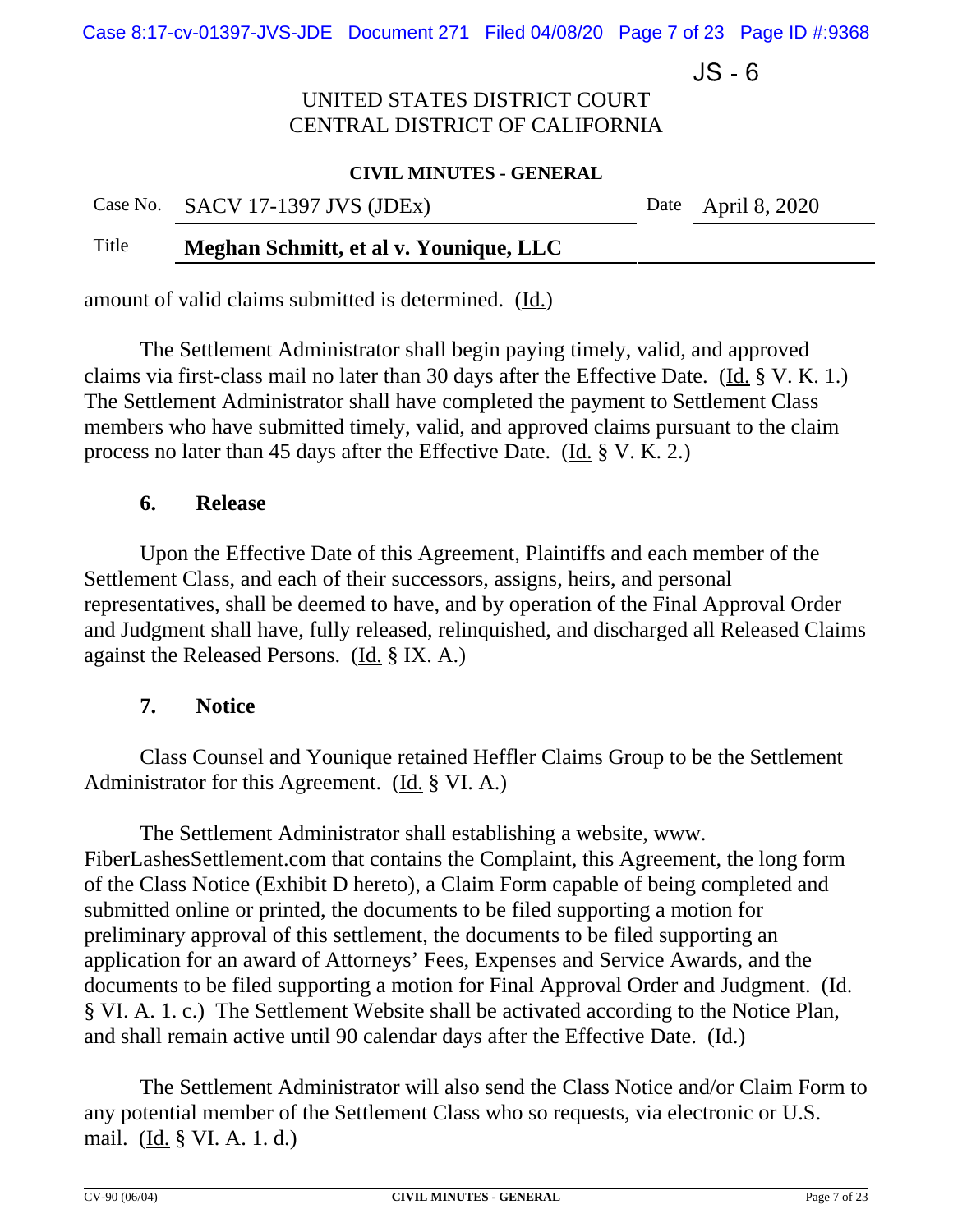Case 8:17-cv-01397-JVS-JDE Document 271 Filed 04/08/20 Page 8 of 23 Page ID #:9369

 $JS - 6$ 

# UNITED STATES DISTRICT COURT CENTRAL DISTRICT OF CALIFORNIA

#### **CIVIL MINUTES - GENERAL**

Case No. SACV 17-1397 JVS (JDEx) Date April 8, 2020

## Title **Meghan Schmitt, et al v. Younique, LLC**

### **8. Unpaid Funds**

If, after the payment of the items set forth in Section  $IV(A)(1)(i)-(vi)$  and the expiration of checks mailed to members of the Settlement Class, value remains in the Settlement Fund, it shall be called the Residual Fund. (Id.  $\S V$ . L.) Any value remaining in the Residual Fund shall increase eligible Settlement Class members' relief on a pro rata basis until the Residual Fund is exhausted, unless the Parties mutually agree that a supplemental distribution is economically unfeasible. (Id.) Should the Parties mutually agree that a supplement distribution is economically unfeasible, then the parties will meet and confer in good faith to reach an agreement on a *cy pres* recipient approved by the Court. (Id.) If the Parties are unable to reach an agreement on a *cy pres* recipient, then Younique, on the one hand, and Plaintiffs, on the other hand, may submit alternative proposals for the cy pres recipient to the Court and the Court will select the recipient. (Id.) There shall be no reverter to Younique.(Id.)

## **9, Opt-Out and Objection Process**

A member of the Settlement Class may object to this Agreement or request exclusion from this Agreement. (Id. § VIII.) Any member of the Settlement Class who does not request exclusion from the Settlement has the right to object to the Settlement. (Id.) Members of the Settlement Class may not both object to and opt out of the Settlement. (Id.) Any member of the Settlement Class who wishes to object must timely submit an objection as set forth in Section VIII(A). (Id.) If a member of a Settlement Class submits both an objection and a written request for exclusion, he or she shall be deemed to have complied with the terms of the procedure for requesting exclusion as set forth in Section VIII(B) and shall not be bound by the Agreement if approved by the Court, and the objection will not be considered by the Court. (Id.)

## **10. Revocation of Agreement**

Pursuant to the Settlement Agreement, the parties shall each have the right to terminate this Agreement if (1) the Court denies preliminary approval or final approval of this Agreement, or (2) the Final Approval Order and Judgment does not become final by reason of a higher court reversing the Final Approval Order and Judgment, and the Court thereafter declines to enter a further order approving settlement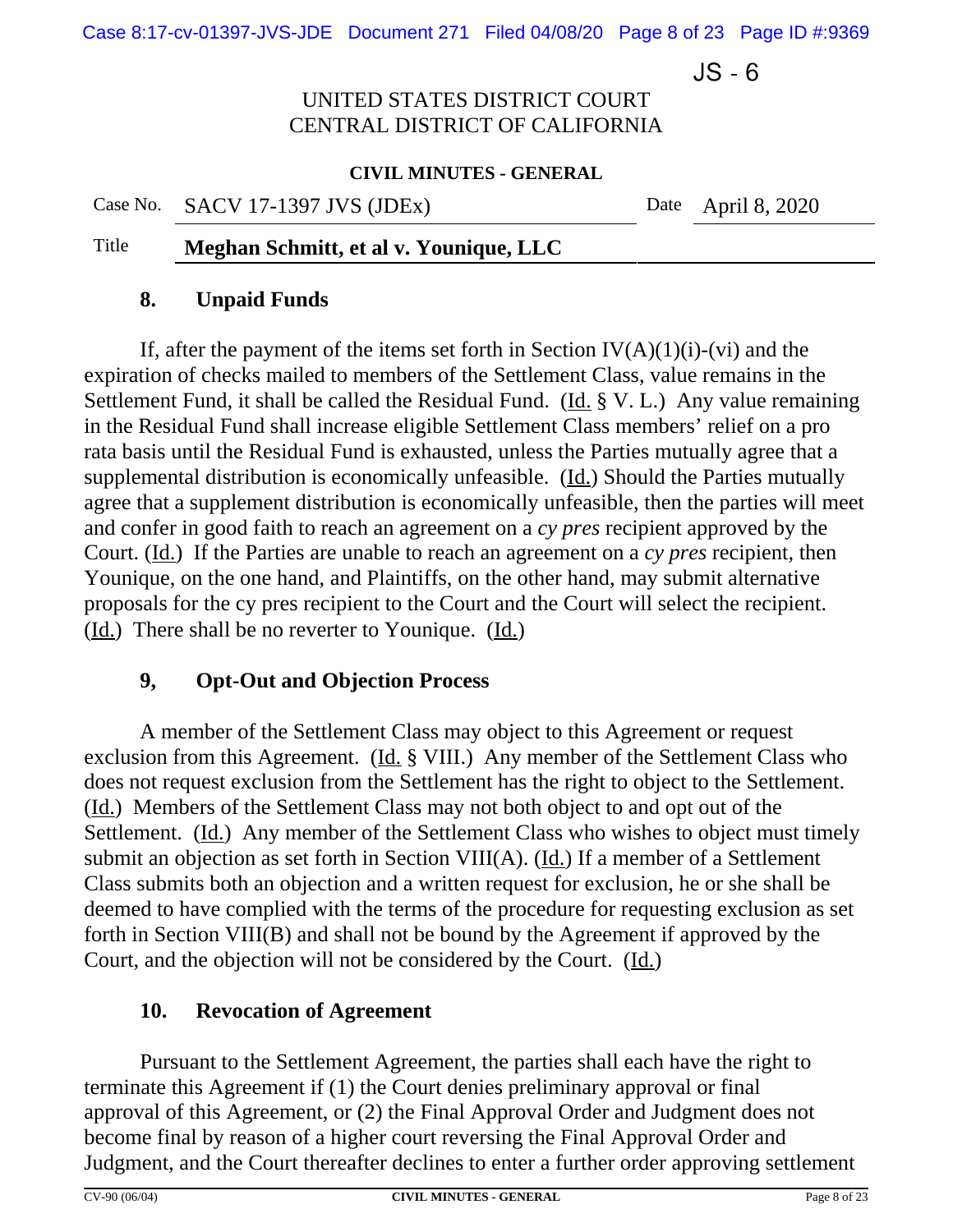Case 8:17-cv-01397-JVS-JDE Document 271 Filed 04/08/20 Page 9 of 23 Page ID #:9370

 $JS - 6$ 

# UNITED STATES DISTRICT COURT CENTRAL DISTRICT OF CALIFORNIA

#### **CIVIL MINUTES - GENERAL**

|       | Case No. SACV 17-1397 JVS (JDEx)       | Date April 8, 2020 |
|-------|----------------------------------------|--------------------|
| Title | Meghan Schmitt, et al v. Younique, LLC |                    |

on the terms in this Agreement. (Id. § XII. A.)

In addition, Younique has the right to terminate the Agreement if, prior to the entry of the Final Approval Order and Judgment, .1% or more members of the Settlement Class for whom the parties have class contact information submit timely and valid requests for exclusion. (Id. § XII. B.)

# **C. Preliminary Approval**

On September 16, 2019, the Court granted Plaintiffs' motion certifying the proposed Settlement Class, granted preliminary approval of the proposed settlement, directed dissemination of notice to the Class pursuant to the proposed Notice Plan, and appointing Heffler Claims Group as the Settlement Administrator for the dissemination of notice. (Order, Docket No. 255.)

## **D. Notice and Objections**

Since receiving preliminary approval, the Court-approved Notice Plan was successfully executed by the Settlement Administrator, Heffler Claims Group. (See generally Declaration of Michael E. Hamer ("Hamer Decl."), Docket No. 259-2, Ex A.)

Heffler caused the Published Notice to be published in the San Jose Mercury on multiple dates and implemented a targeted notice program online. (Id. ¶ 4-5.) It also established the Settlement Website. (Id. ¶ 11.)

The Notice Plan commenced on October 23, 2019, with the sending of 790,247 emails to all persons on the Class List. ( $\underline{Id}$ .  $\P$  6.) A total of 105,486 emails were ultimately unsuccessful. (Id.) Between November 1 and 8, 2019, a total of 132,088 Postcard Notices were mailed to Class Members for whom the email notice was rejected and a physical street address was provided. (Id. ¶ 7.) Heffler re-mailed Postcard Notices to those postcards returned as undeliverable with forwarding addresses, and performed skip-tracing research on those returned without a forwarding address. (Id. ¶ 8.)

Pursuant to the Preliminary Approval Order, requests for exclusion were to be postmarked no later than January 21, 2020. (Id. ¶ 9.) Heffler has received four requests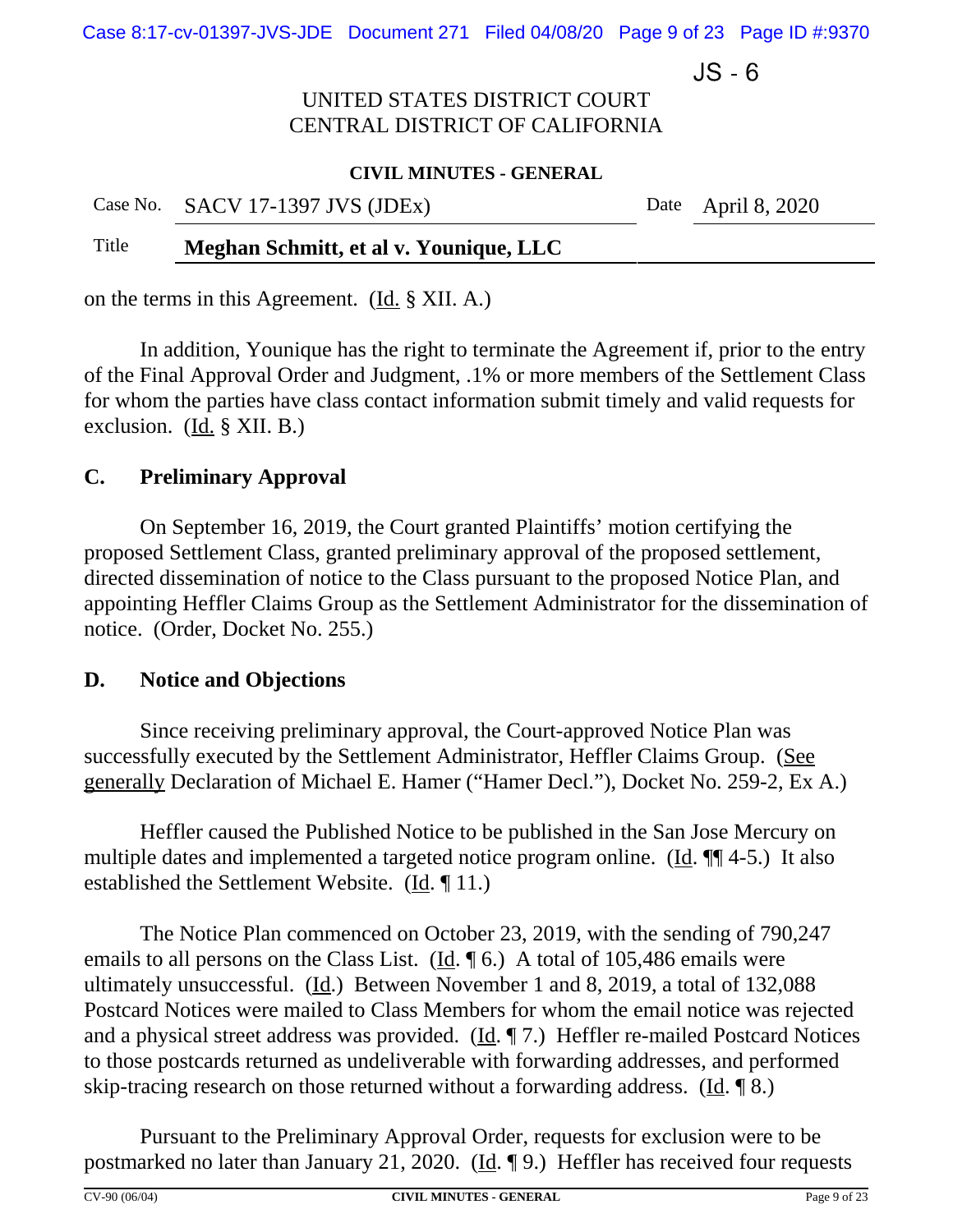$JS - 6$ 

## UNITED STATES DISTRICT COURT CENTRAL DISTRICT OF CALIFORNIA

#### **CIVIL MINUTES - GENERAL**

|  | Case No. SACV 17-1397 JVS (JDEx) |  |
|--|----------------------------------|--|
|--|----------------------------------|--|

Date April 8,  $2020$ 

## Title **Meghan Schmitt, et al v. Younique, LLC**

for exclusion. (Id.)

Heffler received no objections to the settlement by January 21, 2020, the deadline to do so.  $(\underline{Id}, \P 10.)$ 

Through March 5, 2020, Heffler has received and logged a total of 68,458 Claim Forms. (Id. ¶ 13.) Heffler anticipates its claims review will be completed by April 30, 2020. (Id.)

Heffler estimates that its total fees and costs for notice and claims administration will amount to approximately \$285,000. (Id. ¶ 15.)

### **II. LEGAL STANDARD**

Federal Rule of Civil Procedure Rule 23(e) requires court approval for class-action settlements. Fed. R. Civ. P. 23(e). When the parties reach a settlement agreement before class certification, a court uses a two-step process to approve a class-action settlement. Staton v. Boeing Co., 327 F.3d 938, 952 (9th Cir. 2003). First, the court must certify the proposed settlement class. Id. Second, the court must determine whether the proposed settlement is fundamentally fair, adequate, and reasonable. Id.

#### **III. DISCUSSION**

## **A. Class Certification**

The Court preliminarily certified the proposed Class in its prior order. (Order, Docket No. 255.) Nothing has changed in the interim that would warrant a deviation from the Court's prior ruling. Therefore, for the reasons specified in its preliminary approval order, the Court certifies the Settlement Class for final approval of the Settlement.

## **B. Approval of the Class Settlement**

## **1. The Fairness Factors Support Settlement Approval**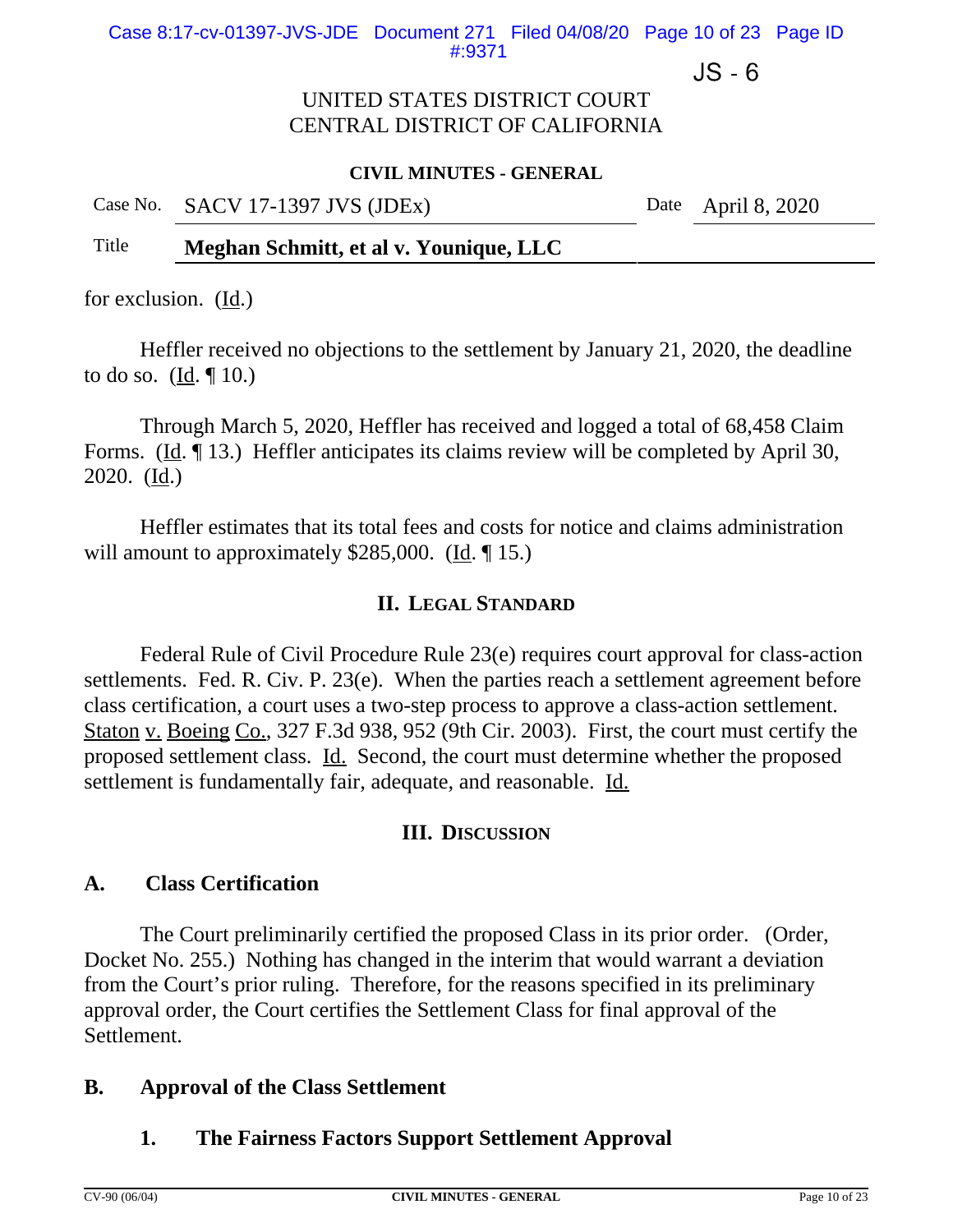Case 8:17-cv-01397-JVS-JDE Document 271 Filed 04/08/20 Page 11 of 23 Page ID #:9372

 $JS - 6$ 

### UNITED STATES DISTRICT COURT CENTRAL DISTRICT OF CALIFORNIA

#### **CIVIL MINUTES - GENERAL**

Case No. SACV 17-1397 JVS (JDEx) Date April 8, 2020

#### Title **Meghan Schmitt, et al v. Younique, LLC**

Rule 23(e) requires a district court to determine whether a proposed class action settlement is "fundamentally fair, adequate, and reasonable." Staton, 327 F.3d at 959. For this analysis, a court typically considers the following factors: (1) strength of the plaintiff's case; (2) risk, expense, complexity, and likely duration of further litigation; (3) risk of maintaining class action status throughout the trial; (4) amount offered in settlement; (5) extent of discovery completed and the stage of the proceedings; (6) experience and views of counsel; (7) presence of a governmental participant; and (8) reaction of the class members to the proposed settlement. In re Bluetooth Headset Prods. Liab. Litig., 654 F.3d 935, 946 (9th Cir. 2011).

# **a. Strength of Plaintiffs' Case and the Risk, Expense, Complexity, and Likely Duration of Further Litigation**

Plaintiffs claim that Defendant adopted, promulgated, and benefitted from the representation that the Product was composed of natural ingredients. (Mot. at 20.) Plaintiffs believe there is ample evidence that the fibers were not "natural." (Id.) Testing by the Plaintiffs' liability expert demonstrated that the Product contained synthetic ingredients rather than "100% Natural Green Tea Fibers" as represented by Defendant. (See Docket No. 157.) In addition, in January 2014, Defendant received an ingredient list from its China-based vendor, Six Plus, which stated that the sole ingredient in the fibers was not natural green tea but was instead polyvinyl alcohol fiber*.* (See Docket No. 111 at 9.) During the subsequent 18 months that Defendant continued selling the Product, Defendant did not disclose that the Product's fibers were synthetic. (Mot. at 20.) Plaintiffs believe that they could prove Defendant's deceptive conduct using this evidence, while Defendant contends that it had no obligation to make disclosures because it had already changed suppliers by the time it received the Six Plus email. (Id.) The Court denied Defendant's motion for summary judgment with respect to a number of Plaintiffs' claims. (See Docket No. 136.)

Plaintiffs and their counsel believe their claims are meritorious, but Defendant has raised, and would continue to raise, challenges to the legal and factual basis for such claims. (Mot. at 15.) Defendant has filed a number of pre-trial motions, including challenges to the admissibility of the reports of both Plaintiffs' damages expert and liability expert. (Id.) Even if Plaintiffs' damages calculations were not excluded, Defendant would vigorously challenge the accuracy of those calculations and it would be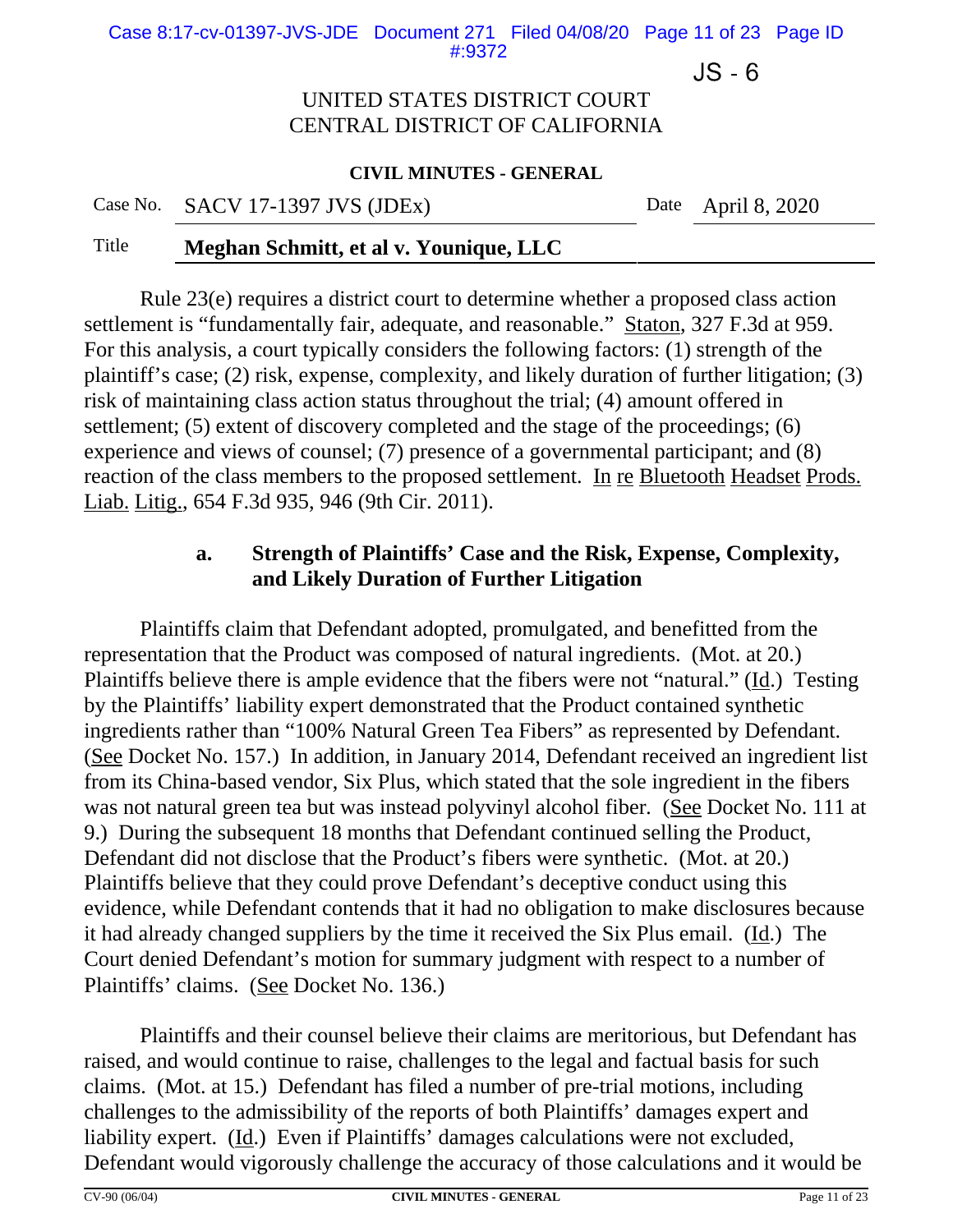Case 8:17-cv-01397-JVS-JDE Document 271 Filed 04/08/20 Page 12 of 23 Page ID #:9373

 $JS - 6$ 

## UNITED STATES DISTRICT COURT CENTRAL DISTRICT OF CALIFORNIA

#### **CIVIL MINUTES - GENERAL**

| Case No. SACV 17-1397 JVS (JDEx) | Date April 8, 2020 |
|----------------------------------|--------------------|
|                                  |                    |

### Title **Meghan Schmitt, et al v. Younique, LLC**

Plaintiffs' burden to prove how much, if any, of the Product's price is based on the "natural" representations at issue. (Id.) Defendant also filed a motion for class decertification. (Id.; see Docket No. 214.) The risk of decertification in this case supports final approval.

The Court finds that these factors weigh in favor of final approval.

### **b. Amount Offered in the Proposed Settlement**

"It is well-settled law that a cash settlement amounting to only a fraction of the potential recovery does not per se render the settlement inadequate or unfair." In re Mego Fin. Corp. Sec. Litig., 213 F.3d 454, 459 (9th Cir. 2000) (quoting Officers for Justice v. Civil Serv. Comm'n of City & Cty. of San Francisco, 688 F.2d 615, 628 (9th Cir. 1982)). As a result, district courts should not judge the proposed settlement "against a hypothetical or speculative measure of what might have been achieved by the negotiators." In re Toys R Us-Delaware, Inc.--Fair & Accurate Credit Transactions Act (FACTA) Litig., 295 F.R.D. 438, 453 (C.D. Cal. 2014) (quoting Officers for Justice, 688 F.2d at 625). Instead, courts should consider the settlement in conjunction with "factors such as the risk of losing at trial, the expense of litigating the case, and the expected delay in recovery (often measured in years)." Id.

The Total Settlement Amount is \$3,250,000. If the Court grants Class Counsel's requested attorneys' fees and expenses (totaling \$1,236,078.12), requested Service Awards (totaling \$49,000), and the Settlement Administrator incurs costs up to the currently anticipated \$285,000, see Hamer Decl. ¶ 15, approximately \$1,679,921.88 will remain to pay for valid claims by Settlement Class members. As of March 5, 2020, based on the claims submitted so far, the Settlement Administrator currently estimates that there may ultimately be 65,631 valid claims seeking refunds for a total of 346,024 Products, or an average of 5.27 Products per claim. (See id.  $\P$  13.) If these were the final calculations, and based on a retail value of \$29 per Product, the total refunds sought would be \$10,034,696. (Mot. at 17.) This would mean that each Settlement Class member submitting a valid claim would receive a refund of 17.1% of their \$29 purchase price for each Product purchased, or an average of \$4.85 per claimed Product and \$25.60 per claimant. (Id.)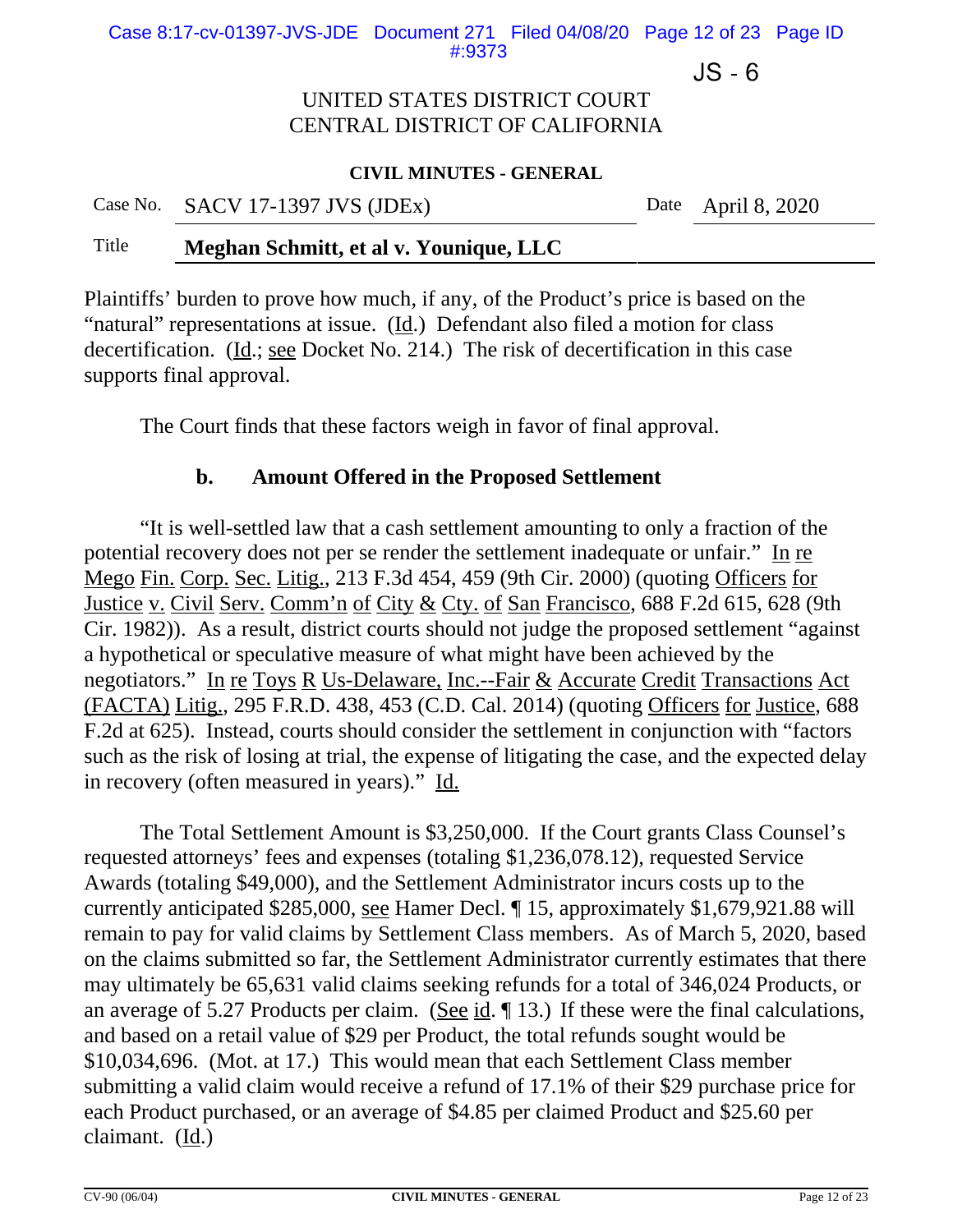Case 8:17-cv-01397-JVS-JDE Document 271 Filed 04/08/20 Page 13 of 23 Page ID #:9374

 $JS - 6$ 

# UNITED STATES DISTRICT COURT CENTRAL DISTRICT OF CALIFORNIA

#### **CIVIL MINUTES - GENERAL**

| Case No. SACV 17-1397 JVS (JDEx) | Date April 8, 2020 |
|----------------------------------|--------------------|
|                                  |                    |

### Title **Meghan Schmitt, et al v. Younique, LLC**

Since Plaintiffs could risk losing on the merits and recovering less than this amount should litigation continue, the Court finds that this factor weighs in favor of final approval.

#### **c. Extent of Discovery Completed and the Stage of the Proceedings**

"A court is more likely to approve a settlement if most of the discovery is completed because it suggests that the parties arrived at a compromise based on a full understanding of the legal and factual issues surrounding the case. The more the discovery [is] completed, the more likely it is that the parties have 'a clear view of the strengths and weaknesses of their cases.'" In re Toys R Us, 295 F.R.D. at 454 (C.D. Cal. 2014) (internal quotations omitted) (quoting Young v. Polo Retail, LLC, 2007 WL 951821, at \*4 (N.D. Cal. Mar. 28, 2007)). Likewise, mediation suggests that the parties know their relative strengths and weaknesses. See id. at 455.

The parties have exchanged extensive discovery. (See Declaration of Adam Gonnelli, Docket No. 260 ¶¶ 17-40.) Defendant provided almost 6,000 documents in discovery regarding the sales, marketing and composition of the Product. (See id. ¶¶ 21- 25.) Plaintiffs conducted depositions of Defendant's corporate representatives and Defendant deposed Plaintiffs and Plaintiffs' experts. (See id. ¶[ 26, 37.)

This factor weighs in favor of final approval. The Court finds that the parties have engaged in an appropriate amount of discovery, suggesting that the settlement is fair, reasonable, and adequate.

## **d. Experience and Views of Counsel**

Class Counsel have substantial experience litigating complex class actions. (See, e.g., Gonnelli Decl. ¶ 92, Ex B.) Therefore, this factor also supports final approval.

## **e. Reaction of the Class Members to the Settlement**

"It is established that the absence of a large number of objections to a proposed class action settlement raises a strong presumption that the terms of a proposed class settlement action are favorable to the class members." Nat'l Rural Telecomms., 221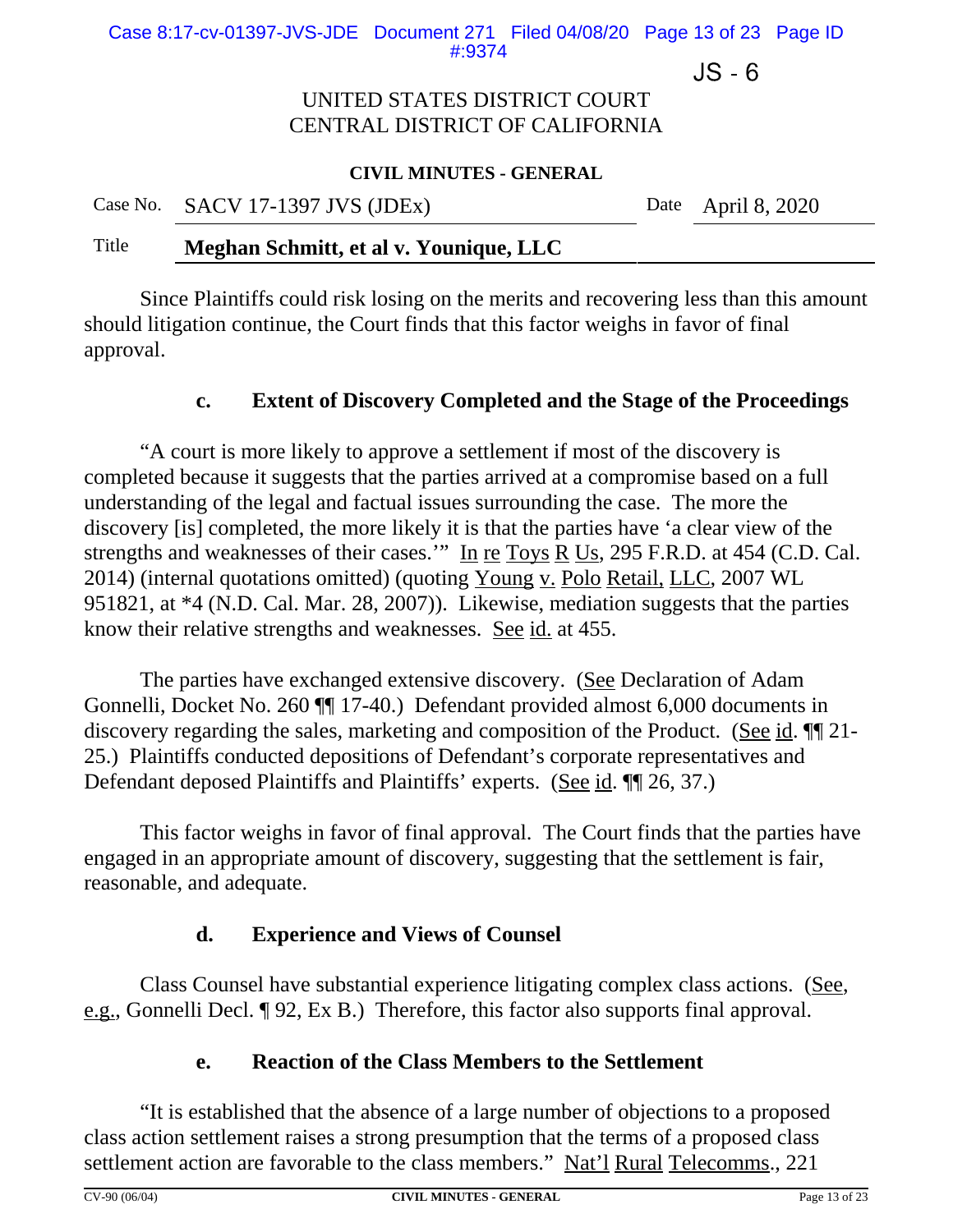Case 8:17-cv-01397-JVS-JDE Document 271 Filed 04/08/20 Page 14 of 23 Page ID #:9375

 $JS - 6$ 

### UNITED STATES DISTRICT COURT CENTRAL DISTRICT OF CALIFORNIA

#### **CIVIL MINUTES - GENERAL**

Case No. SACV 17-1397 JVS (JDEx) Date April 8, 2020

### Title **Meghan Schmitt, et al v. Younique, LLC**

F.R.D. at 529 (citations omitted); see also Barbosa v. Cargill Meat Sols. Corp., 297 F.R.D. 431, 448 (E.D. Cal. 2013) ("Where a settlement agreement enjoys overwhelming support from the class, this lends weight to a finding that the settlement agreement is fair, adequate, and reasonable.").

Following the Court's preliminary approval of the Settlement, no objections were filed. (Hamer Decl. ¶ 10.)

The Court finds that the reaction by Class Members to the Settlement has been positive. See Churchill, 361 F.3d at 577 (affirming district court's approval of settlement where 500 of 90,000 class members opted out (.56%) and 45 class members objected to the settlement (.05%)). Accordingly, the absence of any objections weighs in favor of final approval.

Overall, the weight of the factors supports the Court's conclusion that the Settlement is fair, reasonable, and adequate.

### **C. Notice**

Rule  $23(c)(2)(B)$  requires that the Court "direct to class members the best notice that is practicable under the circumstances, including individual notice to all members who can be identified through reasonable effort." Fed. R. Civ. P. 23(c)(2)(B). Similarly, Rule 23(e)(1) requires that a proposed settlement may only be approved after notice is directed in a reasonable manner to all class members who would be bound by the agreement. Fed. R. Civ. P. 23(e)(1).

"Notice is satisfactory if it generally describes the terms of the settlement in sufficient detail to alert those with adverse viewpoints to investigate and to come forward and be heard." Rodriguez v. West Publ'g Corp., 563 F.3d 948, 962 (9th Cir. 2009) (internal quotation marks and citation omitted). "Settlement notices are supposed to present information about a proposed settlement neutrally, simply, and understandably[.]" Id. "That standard does not require detailed analysis of the statutes or causes of action forming the basis for the plaintiff class's claims, and it does not require an estimate of the potential value of those claims." Lane, 696 F.3d at 826.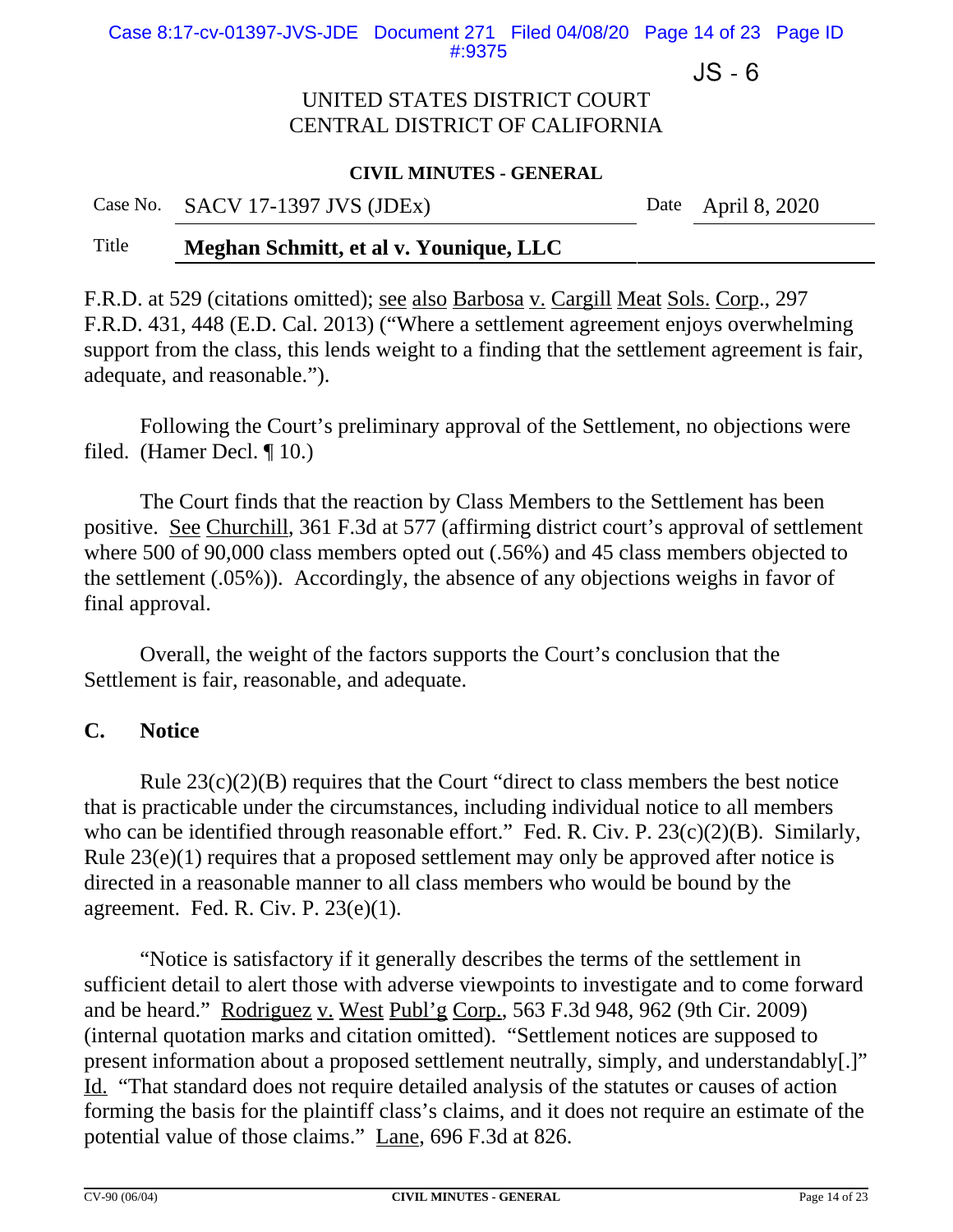Case 8:17-cv-01397-JVS-JDE Document 271 Filed 04/08/20 Page 15 of 23 Page ID #:9376

 $JS - 6$ 

### UNITED STATES DISTRICT COURT CENTRAL DISTRICT OF CALIFORNIA

#### **CIVIL MINUTES - GENERAL**

Case No. SACV 17-1397 JVS (JDEx) Date April 8, 2020

### Title **Meghan Schmitt, et al v. Younique, LLC**

The Notice approved by the Court and implemented by the Settlement Administrator satisfies the applicable standard. Accordingly, the Court finds that the notice to the Settlement Class was fair, adequate, and reasonable.

### **D. Class Representative Incentive Award**

Courts have discretion to issue incentive awards to class representatives. Rodriguez v. West Publ'g Corp., 563 F.3d 948, 958–59 (9th Cir. 2009). The awards are "intended to compensate class representatives for work done on behalf of the class, to make up for financial or reputational risk undertaken in bringing the action, and, sometimes, to recognize their willingness to act as a private attorney general." Id. An unreasonable incentive award may indicate that a settlement was reached through fraud of collusion. Staton, 327 F.3d at 975.

Courts evaluate incentive awards relative to named plaintiff's efforts, considering "the actions the plaintiff has taken to protect the interests of the class, the degree to which the class has benefitted from those actions, . . . the amount of time and effort the plaintiff expended in pursuing the litigation . . . and reasonable l fearls of workplace retaliation." Id. at 977 (alterations in original) (quoting Cook v. Niedert, 142 F.3d 1004, 1016 (7th Cir. 1998)). Courts also compare the incentive awards to the total settlement by looking at "the number of named plaintiffs receiving incentive payments, the proportion of the payments relative to the settlement amount, and the size of each payment." In re Online DVD-Rental Antitrust Litig., 779 F.3d 934, 947 (9th Cir. 2015) (quoting Staton, 327 F.3d at 977).

Plaintiffs seek an order granting Service Awards of \$15,000 each to Plaintiffs Megan Schmitt, Stephanie Miller-Brun, and Deana Williams, \$2,500 to Kristen Bowers, and \$500 each to Brenna Kelly-Starkebaum, Aschley Willey and Meagan Nelson for their efforts and contributions to this litigation. (Gonnelli Decl. ¶ 113.)

Plaintiffs submitted evidence that they spent time and effort assisting in the prosecution of the action. See Vandervort v. Balboa Capital Corp., 8 F. Supp. 3d 1200, 1208 (C.D. Cal. 2014). Named Plaintiff Megan Schmitt spent approximately 80 hours assisting with the litigation. (Gonnelli Decl., Docket No. 260-8, Ex. H ¶ 39.) Named Plaintiff Deana Williams spent approximately 65 hours. (Gonnelli Decl., Docket No.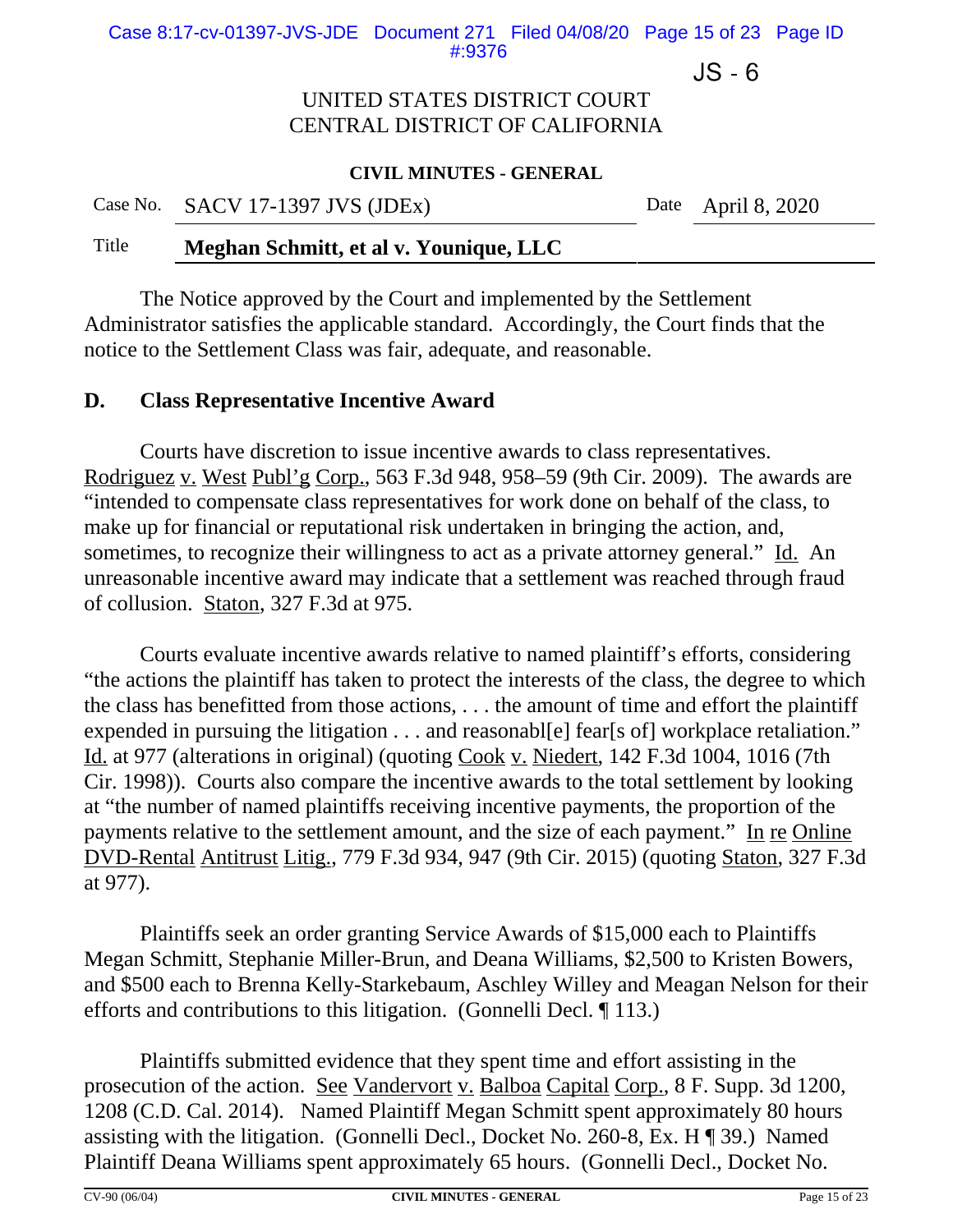Case 8:17-cv-01397-JVS-JDE Document 271 Filed 04/08/20 Page 16 of 23 Page ID #:9377

 $JS - 6$ 

### UNITED STATES DISTRICT COURT CENTRAL DISTRICT OF CALIFORNIA

#### **CIVIL MINUTES - GENERAL**

Case No. SACV 17-1397 JVS (JDEx) Date April 8, 2020

### Title **Meghan Schmitt, et al v. Younique, LLC**

260-10, Ex. J ¶ 37.) And Named Plaintiff Stephanie Miller-Brun spent approximately 56 hours. (Gonnelli Decl., Docket No. 260-9, Ex. I ¶ 36.) Their work included responding to document requests and interrogatories and traveling to Los Angeles for depositions.

Plaintiffs also seek an award of \$2,500 for Kristen Bowers, in light of her spending approximately 10 hours in pursuing the parallel *Bowers* action, including by consulting with Class Counsel numerous times regarding the initial complaint, litigation strategy and the Agreement. (See Gonnelli Decl.  $\P$  73-76; Docket No. 260-11, Ex. K  $\P$  4.)

Settlement Class members Brenna Kelly-Starkebaum, Aschley Willey, and Maegan Nelson each seek a Service Award of \$500 each. (Gonnelli Decl., Docket Nos. 260-12, 260-13, 260-14, Exs. L-N). Each spent time consulting with Class Counsel about bringing a potential class action on behalf of others injured in their states, and each were prepared to do so when they were included in the Agreement after consultation with Class Counsel. (See id.) They spent an average of three hours participating in this litigation, and by entering into the Agreement with Defendant and providing a release of their claims, they contributed to purchasers of the Products from their states being included in the Settlement. (See id.)

The Court finds that the service award payments of \$15,000 to the Named Plaintiffs are excessive, and declines to approve any award in excess of \$7,500 in light of the fact that the average recovery for members of each subclass is \$25.60 per claimant. Even at this reduced rate, the Named Plaintiffs would receive between \$94 and \$133 per hour for their time. The Court also believes that the proposed award to Bowers is excessive, and will approve no more than \$1,000 (\$100 per hour). The Court approves the service award payments for the other plaintiffs.

## **E. Attorneys' Fees and Costs**

### **1. Fees**

A court may award reasonable attorneys' fees and costs in certified class actions where they are authorized by law or by the parties' agreement. Fed. R. Civ. P. 23(h). Even when parties have agreed to a fee award, "courts have an independent obligation to ensure that the award, like the settlement itself, is reasonable." In re Bluetooth, 654 F.3d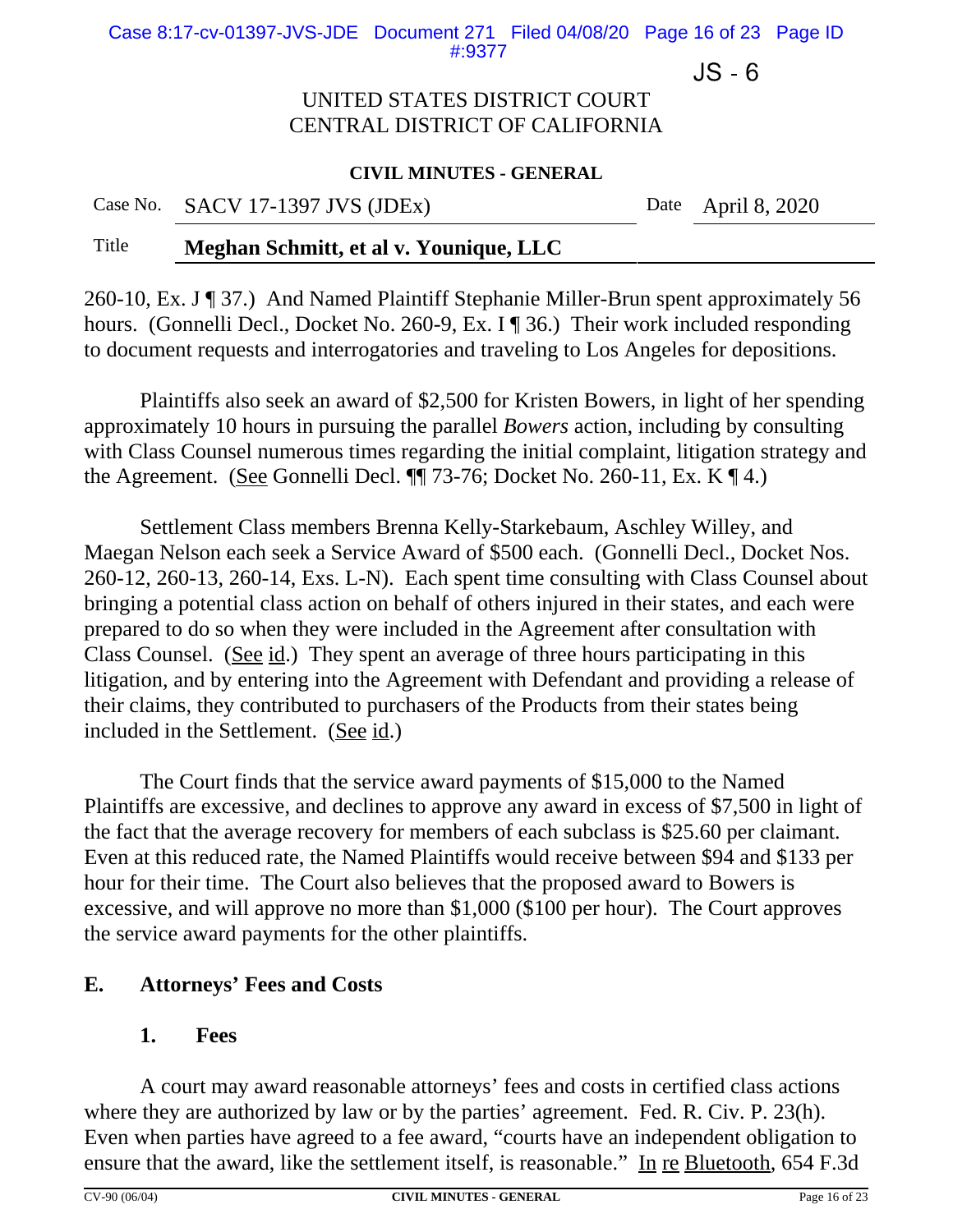Case 8:17-cv-01397-JVS-JDE Document 271 Filed 04/08/20 Page 17 of 23 Page ID #:9378

 $JS - 6$ 

### UNITED STATES DISTRICT COURT CENTRAL DISTRICT OF CALIFORNIA

#### **CIVIL MINUTES - GENERAL**

Date April 8,  $2020$ 

## Title **Meghan Schmitt, et al v. Younique, LLC**

at 941.

In the Ninth Circuit, there are two methods of determining attorneys' fees: the percentage of the benefit method and the lodestar method. Under the percentage of the benefit method, the Court awards attorneys' fees equal to a percentage of the total value provided or available to the Class. In re Hyundai and Kia Fuel Economy Litig., -- F.3d -- , 2019 WL 2376831, at \*16 (June 6, 2019). In comparison, under the lodestar method, the Court will multiply the number of attorney hours incurred by a reasonable hourly rate. Id. The Court may then raise or lower the lodestar based on several factors. Id.; Kerr v. Screen Extras Guild, Inc., 526 F.2d 67, 70 (9th Cir. 1975); Fischel v. Equitable Life Assurance Soc'y, 307 F.3d 997, 1007 n. 7. Courts routinely cross-check their "percentage of the fund" calculation with the lodestar method to ensure that class counsel is not overcompensated. Vizcaino v. Microsoft Corp., 290 F.3d 1043, 1050 (9th Cir. 2002).

Class Counsel seek an award of \$1,083,333.33 for attorneys' fees, which is onethird of the total settlement amount. (Gonnelli Decl. ¶ 92.)

## **a. Percentage of the Fund**

In the Ninth Circuit, the benchmark for fee awards in common fund cases is 25% of the common fund. In re Bluetooth, 654 F.3d at 942 ("Where a settlement produces a common fund for the benefit of the entire class, . . . courts typically calculate 25% of the fund as the 'benchmark' for a reasonable fee award, providing adequate explanation in the record for any 'special circumstances' justifying a departure."). The percentage may be adjusted according to several factors, including: (1) the results achieved; (2) the risk involved in undertaking the litigation; (3) the generation of benefits beyond the cash settlement fund; (4) the market rate for services; (5) the contingent nature of the fee; (6) the financial burden to counsel; (7) the skill required; (8) the quality of the work; and (9) the awards in similar cases. Vizcaino, 290 F.3d at 1048–49; Six Mexican Workers v. Ariz. Citrus Growers, 904 F.2d 1301, 1311 (9th Cir. 1990).

Here, Plaintiffs' counsel seek an award of \$1,083,333.33. (Gonnelli Decl. ¶ 92.) This amount is above the Ninth Circuit's established benchmark. "[C]ourts in this circuit, as well as other circuits, have awarded attorneys' fees of 30% or more in complex class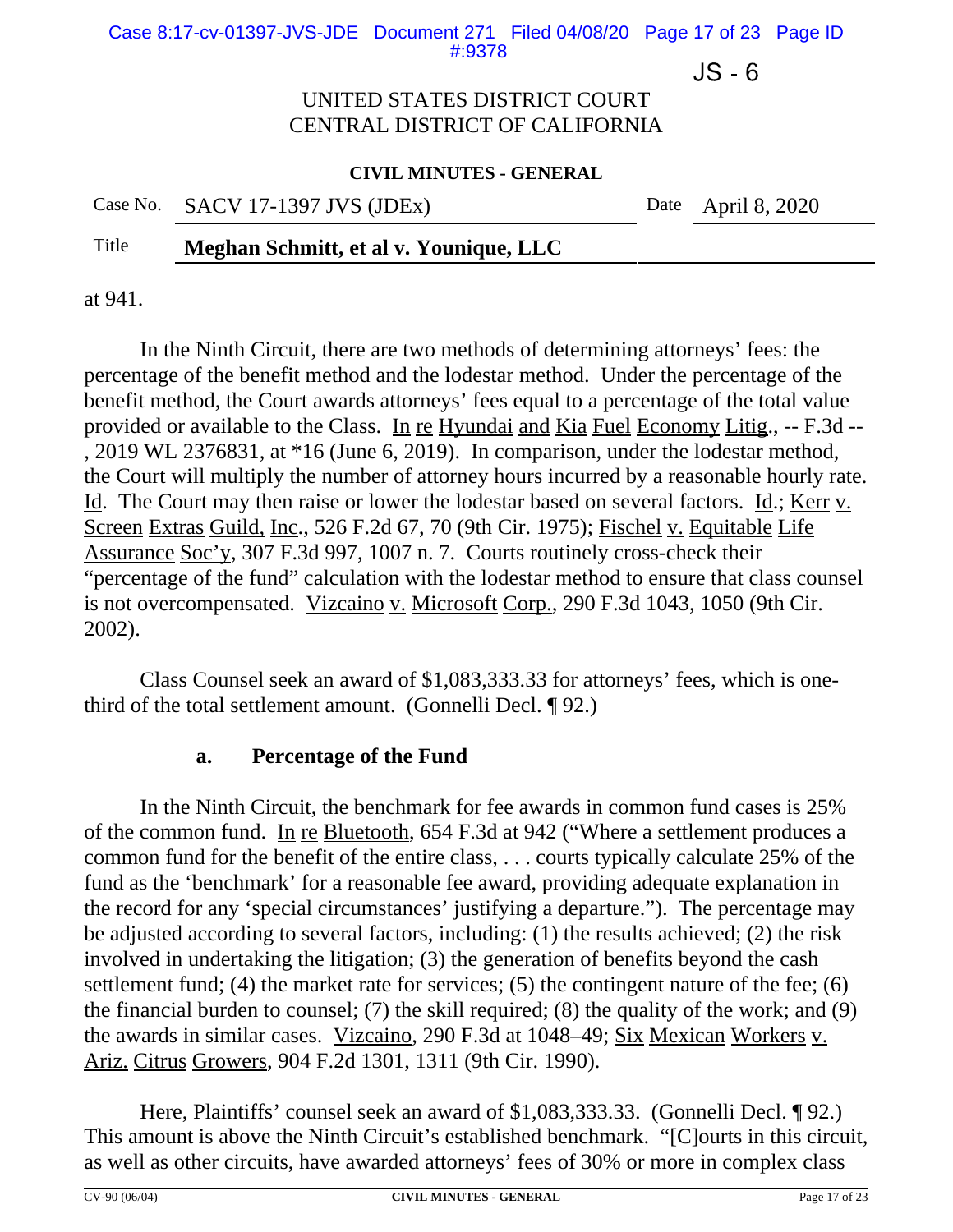Case 8:17-cv-01397-JVS-JDE Document 271 Filed 04/08/20 Page 18 of 23 Page ID #:9379

 $JS - 6$ 

### UNITED STATES DISTRICT COURT CENTRAL DISTRICT OF CALIFORNIA

#### **CIVIL MINUTES - GENERAL**

Case No. SACV 17-1397 JVS (JDEx) Date April 8, 2020

### Title **Meghan Schmitt, et al v. Younique, LLC**

actions" In re Heritage Bond Litig., 2005 WL 1594403, at \*19, 19 n.14 (C.D. Cal. June 10, 2005) (collecting cases).

### *i. Results Achieved*

"The result achieved is a significant factor to be considered in making a fee award." Id. (citing Hensley v. Eckerhart, 461 U.S. 424, 436 (1983)); Vizcaino, 290 F.3d at 1048 ("Exceptional results are a relevant circumstance."); In re Omnivision Techs., Inc., 559 F. Supp. 2d 1036, 1046 (N.D. Cal. 2008) ("The overall result and benefit to the class from the litigation is the most critical factor in granting a fee award.").

The Court found that the settlement is fair, adequate, and reasonable. The Court finds that, overall, the result weighs in favor of the requested award.

*ii. Risks Involved* 

Another significant factor to be considered in determining attorney fees is the risk that counsel took of "not recovering at all, particularly [in] a case involving complicated legal issues." In re Omnivision Techs., 559 F. Supp. 2d at 1046–47; Vizcaino, 290 F.3d at 1048; In re Heritage Bond, No. 02-ML-1475, 2005 WL 1594389, at \*14 (C.D. Cal. June 10, 2005) ("The risks assumed by Class Counsel, particularly the risk of nonpayment or reimbursement of costs, is a factor in determining counsel's proper fee award.").

As explained above, Plaintiffs undertook significant risks in pursuing this litigation. Therefore, this factor supports the requested award.

## *iii. Skill of Counsel and Contingent Fees*

"The single clearest factor reflecting the quality of class counsels' services to the class are the results obtained." Id., at \*12 (quoting Cullen v. Whitman Med. Corp., 197 F.R.D. 136, 149 (E.D. Pa. 2000)). Class Counsel has competently litigated this case, diligently investigating and developing the claims. The settlement was not reached lightly. Cf. Navarro v. Servisair, 2010 WL 1729538, at \*3 (N.D. Cal. Apr. 27, 2010) (finding proposed award of 30 percent of settlement fund unjustifiably departed from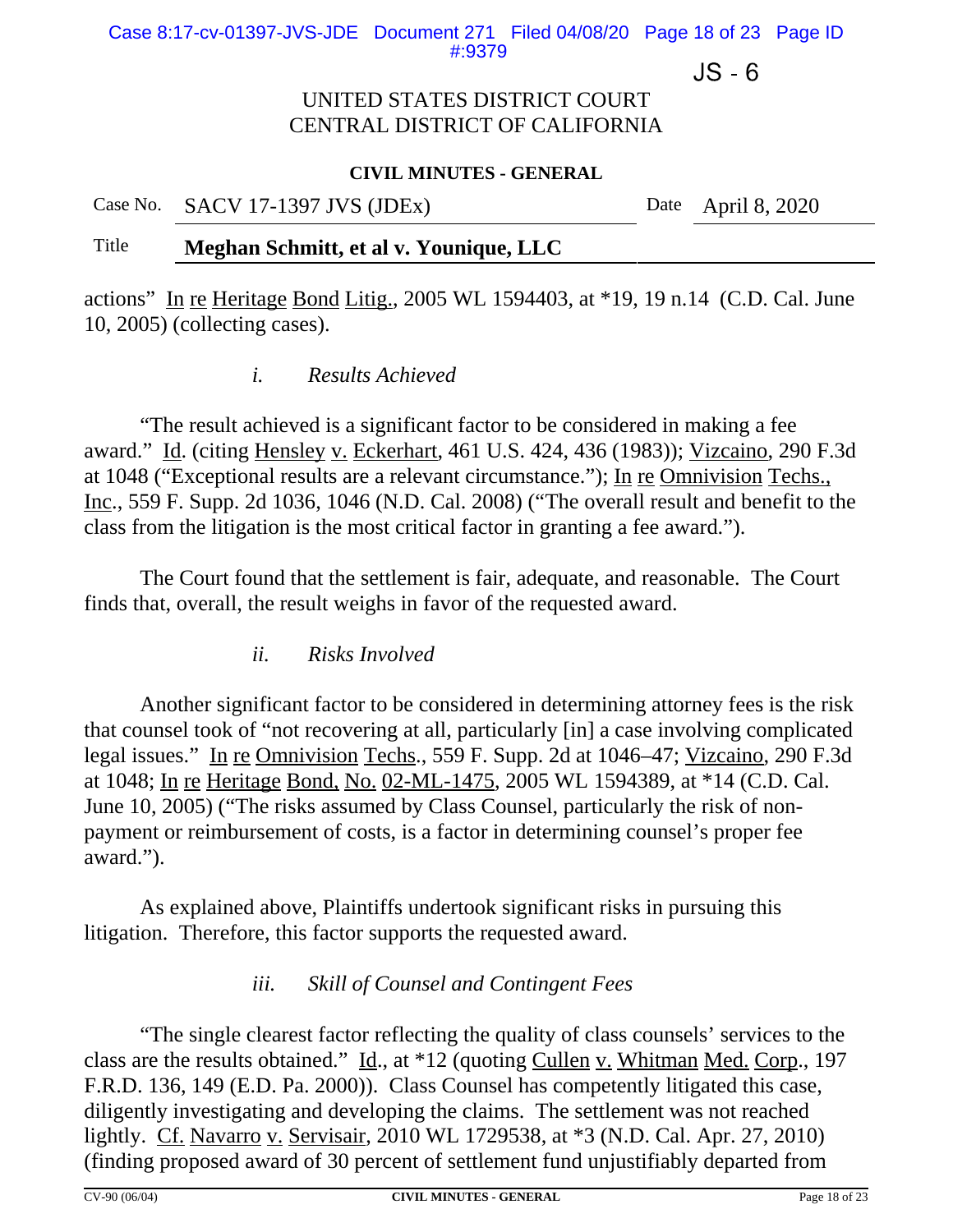Case 8:17-cv-01397-JVS-JDE Document 271 Filed 04/08/20 Page 19 of 23 Page ID #:9380

 $JS - 6$ 

### UNITED STATES DISTRICT COURT CENTRAL DISTRICT OF CALIFORNIA

#### **CIVIL MINUTES - GENERAL**

Case No. SACV 17-1397 JVS (JDEx) Date April 8, 2020

#### Title **Meghan Schmitt, et al v. Younique, LLC**

benchmark due in part to speed with which parties reached a settlement).

Class Counsel have significant experience in these types of class actions. (Gonnelli Decl. ¶ 91; Kilpela Decl. ¶¶ 4-5; Hershewe Decl. ¶¶ 4-5; Levota Decl. ¶¶ 4-5; Pastor Decl.  $\P$  4-8; Walsh Decl.  $\P$  10; Bernal Decl.  $\P$  11.) Therefore, this factor supports the requested award.

Attorneys also are entitled to a larger fee award when their compensation is contingent in nature, as here. See Vizcaino, 290 F.3d at 1048–50; see also In re Omnivision Techs., 559 F. Supp. 2d at 1047. "It is an established practice in the private legal market to reward attorneys for taking the risk of non-payment by paying them a premium over their normal hourly rates for contingency cases." In re Wash. Pub. Power Supply Sys. Sec. Litig., 19 F.3d 1291, 1299 (9th Cir. 1994). Therefore, this factor also supports the requested award.

*iv. Results in Similar Cases* 

The requested fee is generally in line with awards made in similar sized common fund class actions litigated in California. See, e.g., Vasquez, 266 F.R.D. at 492 (detailing cases awarding one-third of common fund and awarding counsel one-third of common fund in case with total recovery of \$300,000); see also Craft v. Cty. of San Bernardino, 624 F. Supp. 2d 1113, 1127 (C.D. Cal. 2008) (noting that cases of under \$10 million often result in fees about 25%). Therefore, this factor supports the requested award.

#### *v. Reaction of the Class*

The Court may also consider the reaction of the class to the proposed fee award. In re Omnivision Techs., 559 F. Supp. 2d at 1048; In re Heritage Bond, 2005 WL 1594389, at \*15 ("The presence or absence of objections from the class is also a factor in determining the proper fee award.").

As noted above, there were no objections. (Hamer Decl. ¶ 10.) Therefore, this factor supports the requested award.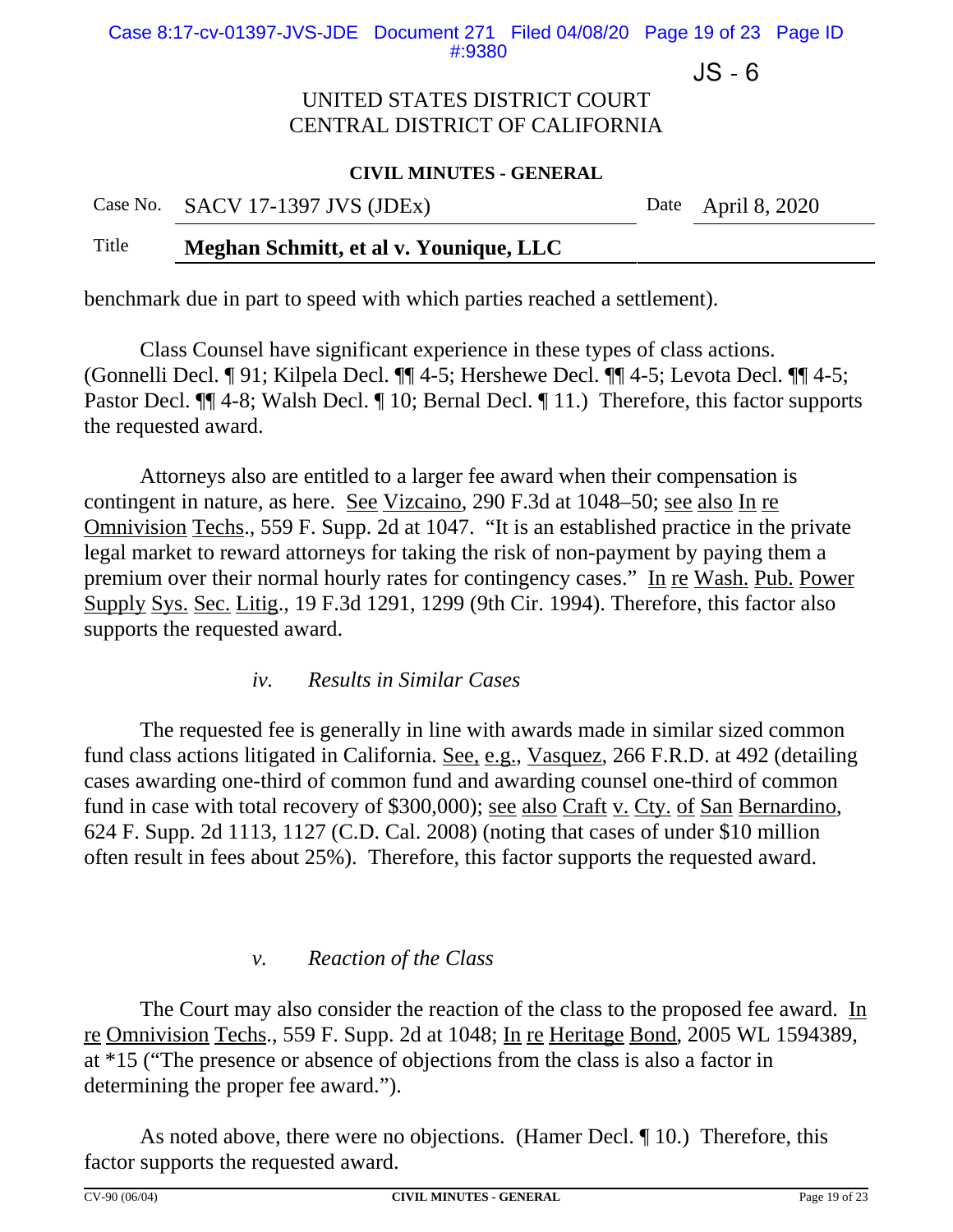Case 8:17-cv-01397-JVS-JDE Document 271 Filed 04/08/20 Page 20 of 23 Page ID #:9381

 $JS - 6$ 

### UNITED STATES DISTRICT COURT CENTRAL DISTRICT OF CALIFORNIA

#### **CIVIL MINUTES - GENERAL**

Case No. SACV 17-1397 JVS (JDEx) Date April 8, 2020

#### Title **Meghan Schmitt, et al v. Younique, LLC**

In sum, the Court finds that the factors in this case support an award above the Ninth Circuit's 25% percent bench mark. The Court will next perform a lodestar cross-check to ensure the reasonableness of the percentage award.

### **b. Lodestar Cross-Check**

"Calculation of the lodestar, which measures the lawyers' investment of time in the litigation, provides a check on the reasonableness of the percentage award." Vizcaino, 290 F.3d at 1050; In re Omnivision Techs., 559 F. Supp. 2d at 1048. As noted above, the Ninth Circuit encourages courts to cross-check the reasonableness of a fee award determined using the percentage method with the lodestar method.

"The first step in the lodestar analysis requires the district court to determine a reasonable hourly rate for the fee applicant's services. This determination [involves] examining the prevailing market rates in the relevant community charged for similar services by lawyers of reasonably comparable skill, experience, and reputation." Cotton v. City of Eureka, 889 F. Supp. 2d 1154, 1166 (N.D. Cal. 2012) (internal quotation marks and citation omitted); see also Camacho v. Bridgeport Fin., Inc., 523 F.3d 973, 979 (9th Cir. 2008). "The fee applicant has the burden of producing satisfactory evidence . . . that the requested rates are in line with those prevailing in the community." Jordan v. Multnomah Cnty., 815 F.2d 1258, 1263 (9th Cir. 1987). The fee applicant may provide affidavits from the attorneys who worked on the present case, as well as affidavits from other area attorneys or examples of rates awarded to counsel in previous cases. See Bellinghausen v. Tractor Supply Co., 306 F.R.D. 245, 262 (N.D. Cal. 2015); see also Parkinson v. Hyundai Motor Am., 796 F. Supp.2d 1160, 1172 (C.D. Cal. 2010) ("Courts may find hourly rates reasonable based on evidence of other courts approving similar rates or other attorneys engaged in similar litigation charging similar rates.").

The contingent nature of the case supports the fee award here. Attorneys are entitled to a larger fee award when their compensation is contingent in nature. See Vizcaino v. Microsoft Corp., 290 F.3d 1043, 1048-50 (9th Cir. 2002); see also In re Omnivision Techs., Inc., 559 F. Supp. 2d 1036, 1047 (N.D. Cal. 2008). "It is an established practice in the private legal market to reward attorneys for taking the risk of non-payment by paying them a premium over their normal hourly rates for . . . contingency cases." In re Wash. Pub. Power Supply Sys. Sec. Litig., 19 F.3d 1291, 1299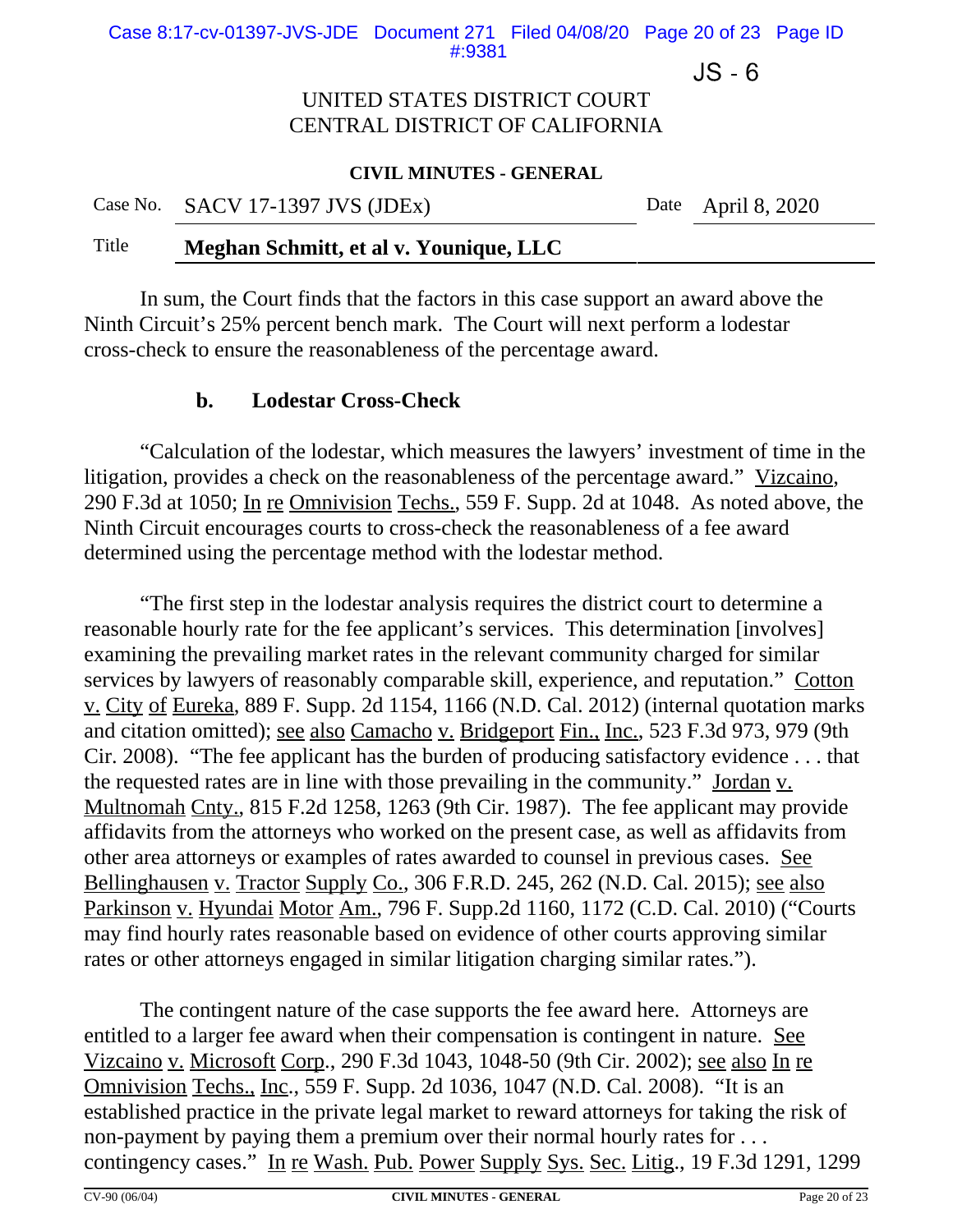Case 8:17-cv-01397-JVS-JDE Document 271 Filed 04/08/20 Page 21 of 23 Page ID #:9382

 $JS - 6$ 

### UNITED STATES DISTRICT COURT CENTRAL DISTRICT OF CALIFORNIA

#### **CIVIL MINUTES - GENERAL**

Case No. SACV 17-1397 JVS (JDEx) Date April 8, 2020

### Title **Meghan Schmitt, et al v. Younique, LLC**

(9th Cir. 1994). This ensures competent representation for plaintiffs who may not otherwise be able to afford it. Id. Here, Class Counsel faced significant risk from contingent fee litigation because they expended significant time and money without guaranteed payment. (Gonnelli Decl. ¶¶ 108, 110, 112.)

At the Sultzer Law Group ("SLG"), co-Class Counsel for Plaintiffs, Jason P. Sultzer, its founder with 21 years of experience as a trial lawyer and class action litigator, has a billing rate of \$795. (Gonnelli Decl. ¶ 95; <u>see</u> Ex. B.) Adam R. Gonnelli, a partner at SLG with 22 years' experience, has a billing rate of \$795. (Id.) Janine L. Pollack, a partner at SLG with 30 years' experience, has a billing rate of \$795. (Id.) Joseph Lipari, a partner at SLG with 17 years' experience, has a billing rate of \$795. (Id.) Michael Liskow, a partner at SLG with 13 years' experience, has a billing rate of \$700. (Id.) And Jeremy Francis, an associate at SLG with 8 years of experience, has a billing rate of \$450.  $(\underline{Id.})$ 

Overall, Class Counsel attorneys' hourly rates range from \$400.00 to \$795.00, with an average per hour rate of approximately \$670. (See Class Counsel Declarations, Docket Nos. 261-62, 264-67.)

The Court finds that these hourly rates are reasonable.

Class Counsel have collectively devoted over 2095.49 hours in prosecuting this litigation with a total lodestar of \$1,403,218.00 when applying Class Counsel's usual and customary rates. (Gonnelli Decl. ¶ 100; see Ex. E.) Given Class Counsel's total lodestar at their regular rates, an award of one-third of the Settlement Fund would result in a multiplier of 0.77. (Id. ¶ 101.)

Next, the Court examines whether the number of hours class counsel expended on the litigation was reasonable. To calculate the Lodestar, Class Counsel submitted their timekeeping records, which the Court has reviewed. $2 \text{ (Gonnelli Decl., Ex. C; Kilpela)}$ Decl., Ex. 1; Hershewe Decl., Ex. 1; Levota Decl., Ex. 1; Pastor Decl., Ex. 1; Walsh

<sup>&</sup>lt;sup>2</sup> Class Counsel omitted all attorney travel time. (See Gonnelli Decl. ¶¶ 99-100; Walsh Decl. 6; Bernal Decl. ¶ 7.) This led to a reduction of Class Counsel's overall lodestar by approximately 14 percent.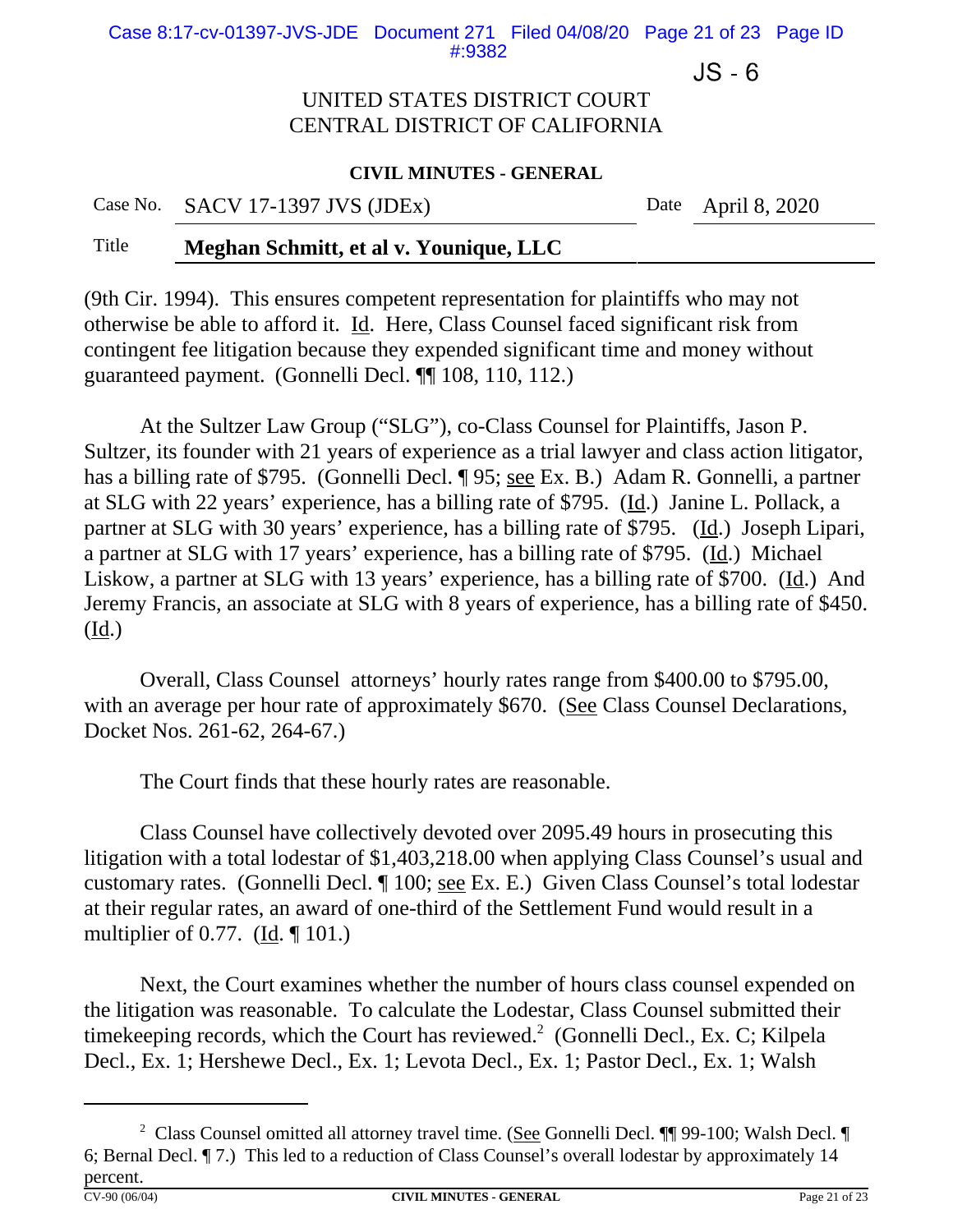$JS - 6$ 

## UNITED STATES DISTRICT COURT CENTRAL DISTRICT OF CALIFORNIA

#### **CIVIL MINUTES - GENERAL**

| Case No. SACV 17-1397 JVS (JDEx) | Date April 8, 2020 |
|----------------------------------|--------------------|
|                                  |                    |

## Title **Meghan Schmitt, et al v. Younique, LLC**

Decl., Ex. A; Bernal Decl., Ex. A.) The Court finds that the number of hours expended was reasonable.

On balance, the Court finds that awarding 33% of the Settlement Amount is warranted.

#### **2. Costs**

"Attorneys may recover their reasonable expenses that would typically be billed to paying clients in non-contingency matters." In re Omnivision Techs., 559 F. Supp. 2d at 1048.

Class Counsel seek reimbursement for \$152,744.79 in litigation costs. (Gonnelli Decl.  $\P$  111.) Class Counsel provide adequate documentation of these expenses. (Id., Exs. F-G.) Therefore, the Court awards \$152,744.79 for reimbursement of reasonable expenses.

#### **IV. CONCLUSION**

For the foregoing reasons, the Court **GRANTS** the motion for final approval of the class settlement, **GRANTS IN PART and DENIES IN PART** the Class Representative incentive awards for Plaintiffs, **GRANTS** the motion for attorneys' fees in the amount of \$1,083,333.33, and **GRANTS** the award for \$152,744.79 in case-related costs.

## **IT IS SO ORDERED.**